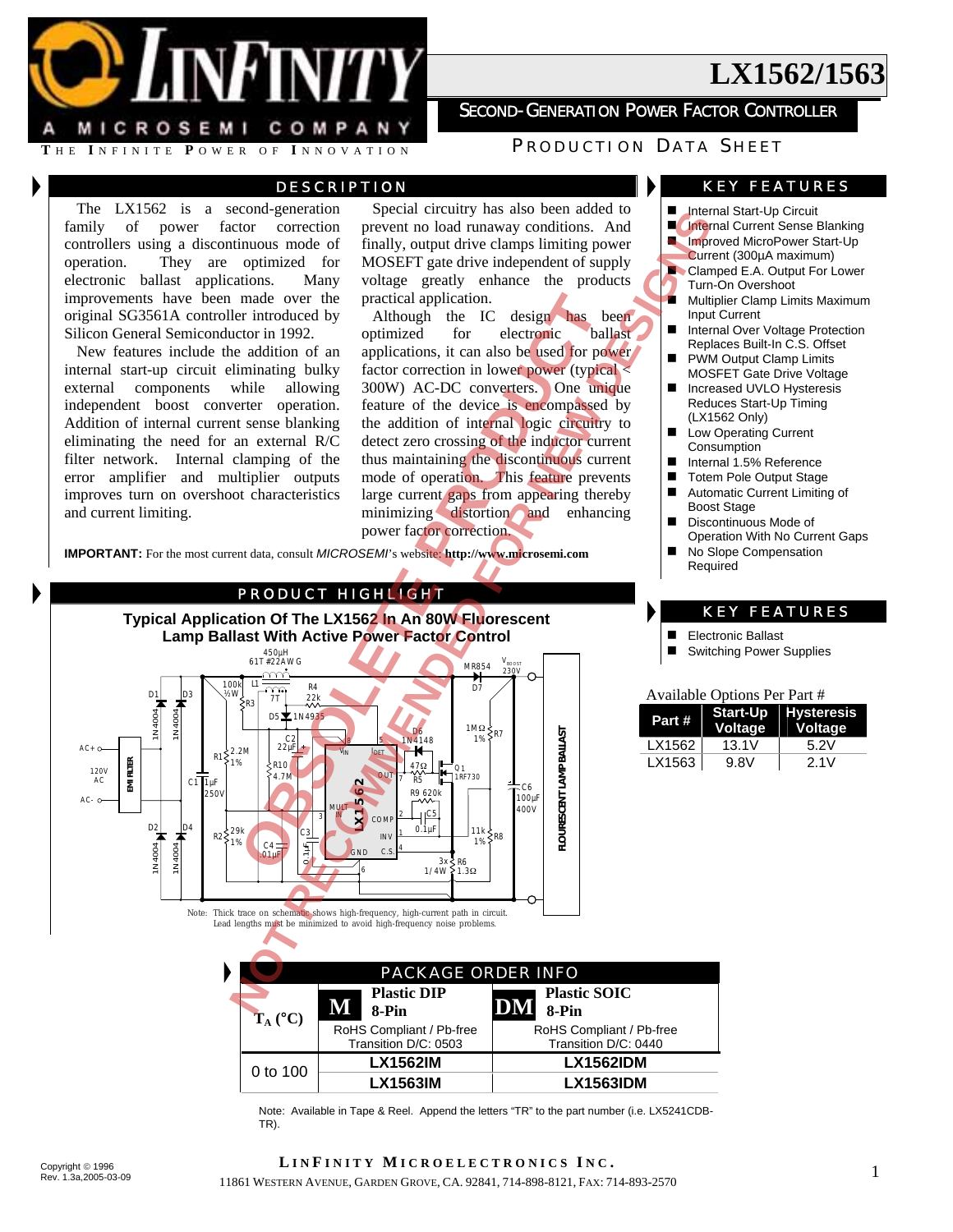## **SECOND-GENERATION POWER FACTOR C ONTROLLER**

## **P RODUCTION D ATA S HEET**

| ABSOLUTE MAXIMUM RATINGS<br>(Note 1)                                                                                                                           | PA              |
|----------------------------------------------------------------------------------------------------------------------------------------------------------------|-----------------|
|                                                                                                                                                                |                 |
|                                                                                                                                                                | E.A             |
| Driver Output Clamping Diodes                                                                                                                                  | E.A             |
|                                                                                                                                                                | MULT. I         |
| Detector Clamping Diodes                                                                                                                                       |                 |
|                                                                                                                                                                |                 |
|                                                                                                                                                                |                 |
| <b>Operating Junction Temperature</b>                                                                                                                          |                 |
|                                                                                                                                                                |                 |
|                                                                                                                                                                | E.A. I<br>E.A.  |
|                                                                                                                                                                | <b>MULT. IN</b> |
| Pb-free / RoHS Peak Package Solder Reflow Temp (40 second max. exposure)260°C (+0, -5)                                                                         |                 |
| Note 1. Values beyond which damage may occur. All voltages are specified with respect to<br>ground, and all currents are positive into the specified terminal. |                 |
| Note 2. With no limiting resistor.                                                                                                                             |                 |
| Note 3. Current duty cycle is chosen such that $T_1$ is below 150°C.                                                                                           | RoHS / Pt       |
|                                                                                                                                                                |                 |
| <b>THERMAL DATA</b>                                                                                                                                            |                 |
| <b>M PACKAGE:</b>                                                                                                                                              |                 |
| THERMAL RESISTANCE-JUNCTION TO AMBIENT, $\theta_{14}$<br>95°C/W                                                                                                |                 |
| <b>DM PACKAGE:</b>                                                                                                                                             |                 |
| THERMAL RESISTANCE-JUNCTION TO AMBIENT, $\theta_{11}$<br>165°C/W                                                                                               |                 |
| Junction Temperature Calculation: $T_j = T_A + (P_D \times \theta_{JA}).$                                                                                      |                 |
| The $\theta_{IA}$ numbers are guidelines for the thermal performance of the device/pc-board system.                                                            |                 |
| All of the above assume no ambient airflow                                                                                                                     |                 |
|                                                                                                                                                                |                 |
|                                                                                                                                                                |                 |
|                                                                                                                                                                |                 |
|                                                                                                                                                                |                 |
|                                                                                                                                                                |                 |
|                                                                                                                                                                |                 |
|                                                                                                                                                                |                 |
|                                                                                                                                                                |                 |
|                                                                                                                                                                |                 |
|                                                                                                                                                                |                 |
|                                                                                                                                                                |                 |
|                                                                                                                                                                |                 |
| NOT RY                                                                                                                                                         |                 |
|                                                                                                                                                                |                 |
|                                                                                                                                                                |                 |
|                                                                                                                                                                |                 |



(Top View) RoHS / Pb-free 100% Matte Tin Lead Finish

## **M PACKAGE:**

| THERMAL RESISTANCE-JUNCTION TO AMBIENT, $\theta_{_{\rm{JA}}}$ | $95^{\circ}$ C/W |
|---------------------------------------------------------------|------------------|
|---------------------------------------------------------------|------------------|

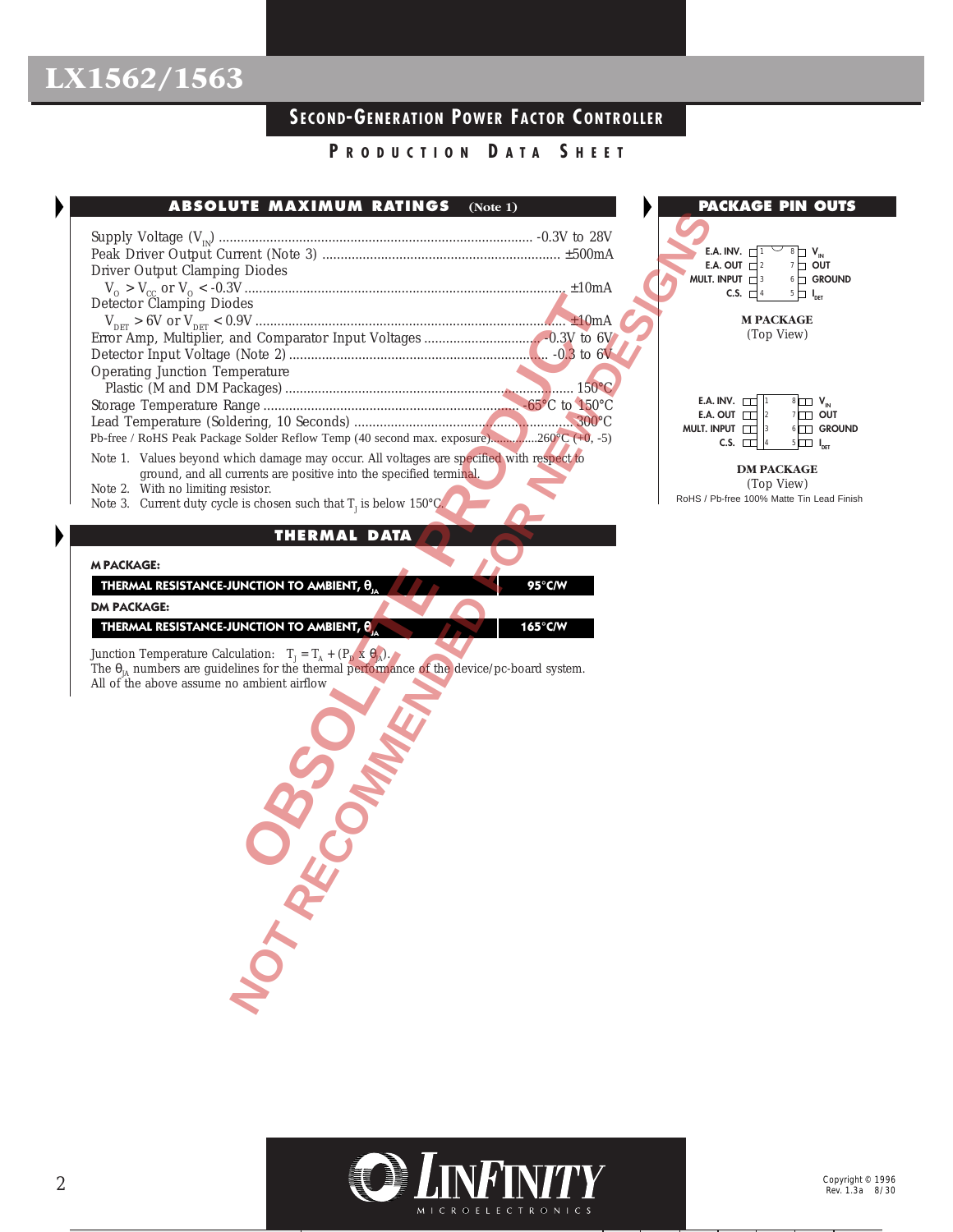## **SECOND-GENERATION POWER FACTOR C ONTROLLER**

**P RODUCTION D ATA S HEET**

| RECOMMENDED OPERATING CONDITIONS<br>(Note $4$ ) |        |                                         |              |      |        |  |  |  |
|-------------------------------------------------|--------|-----------------------------------------|--------------|------|--------|--|--|--|
| <b>Parameter</b>                                | Symbol | <b>Recommended Operating Conditions</b> | <b>Units</b> |      |        |  |  |  |
|                                                 |        | Min.                                    | TVD.         | Max. |        |  |  |  |
| Supply Voltage Range                            |        |                                         |              | 25   |        |  |  |  |
| Peak Driver Output Current                      |        |                                         | ±200         |      | mA     |  |  |  |
| <b>Operating Ambient Temperature Range:</b>     |        |                                         |              |      |        |  |  |  |
| LX1562/1563                                     |        |                                         |              | 100  | $\sim$ |  |  |  |
|                                                 |        |                                         |              |      |        |  |  |  |

## **ELECTRICAL CHARACTERISTICS**

| <b>Parameter</b>          |                                                                                                                                                                                        |                                                                                                                                                                                     |                                                                                                                                                                                           |                                                                                                               |                                                                                                             |                                                                         |                                                                                                                                                                                                                                                                                                                                     |  |
|---------------------------|----------------------------------------------------------------------------------------------------------------------------------------------------------------------------------------|-------------------------------------------------------------------------------------------------------------------------------------------------------------------------------------|-------------------------------------------------------------------------------------------------------------------------------------------------------------------------------------------|---------------------------------------------------------------------------------------------------------------|-------------------------------------------------------------------------------------------------------------|-------------------------------------------------------------------------|-------------------------------------------------------------------------------------------------------------------------------------------------------------------------------------------------------------------------------------------------------------------------------------------------------------------------------------|--|
|                           |                                                                                                                                                                                        |                                                                                                                                                                                     | Min.                                                                                                                                                                                      | Typ.                                                                                                          |                                                                                                             |                                                                         | <b>Units</b>                                                                                                                                                                                                                                                                                                                        |  |
|                           |                                                                                                                                                                                        |                                                                                                                                                                                     | 11                                                                                                                                                                                        |                                                                                                               |                                                                                                             |                                                                         | V                                                                                                                                                                                                                                                                                                                                   |  |
|                           |                                                                                                                                                                                        |                                                                                                                                                                                     |                                                                                                                                                                                           | ±200                                                                                                          |                                                                                                             |                                                                         | mA                                                                                                                                                                                                                                                                                                                                  |  |
|                           |                                                                                                                                                                                        |                                                                                                                                                                                     |                                                                                                                                                                                           |                                                                                                               |                                                                                                             |                                                                         |                                                                                                                                                                                                                                                                                                                                     |  |
|                           |                                                                                                                                                                                        |                                                                                                                                                                                     | 0                                                                                                                                                                                         |                                                                                                               |                                                                                                             |                                                                         | °C                                                                                                                                                                                                                                                                                                                                  |  |
|                           |                                                                                                                                                                                        |                                                                                                                                                                                     |                                                                                                                                                                                           |                                                                                                               |                                                                                                             |                                                                         |                                                                                                                                                                                                                                                                                                                                     |  |
|                           |                                                                                                                                                                                        |                                                                                                                                                                                     |                                                                                                                                                                                           |                                                                                                               |                                                                                                             |                                                                         |                                                                                                                                                                                                                                                                                                                                     |  |
|                           |                                                                                                                                                                                        |                                                                                                                                                                                     |                                                                                                                                                                                           |                                                                                                               |                                                                                                             |                                                                         |                                                                                                                                                                                                                                                                                                                                     |  |
|                           |                                                                                                                                                                                        |                                                                                                                                                                                     |                                                                                                                                                                                           |                                                                                                               |                                                                                                             |                                                                         |                                                                                                                                                                                                                                                                                                                                     |  |
|                           |                                                                                                                                                                                        |                                                                                                                                                                                     |                                                                                                                                                                                           |                                                                                                               |                                                                                                             |                                                                         |                                                                                                                                                                                                                                                                                                                                     |  |
|                           |                                                                                                                                                                                        |                                                                                                                                                                                     |                                                                                                                                                                                           | Min.                                                                                                          | Typ.                                                                                                        | Max.                                                                    | <b>Units</b>                                                                                                                                                                                                                                                                                                                        |  |
|                           |                                                                                                                                                                                        |                                                                                                                                                                                     |                                                                                                                                                                                           |                                                                                                               |                                                                                                             |                                                                         |                                                                                                                                                                                                                                                                                                                                     |  |
| $V_{ST}$                  | LX1562 Only                                                                                                                                                                            |                                                                                                                                                                                     |                                                                                                                                                                                           | 12                                                                                                            | 13.1                                                                                                        | 14                                                                      | V                                                                                                                                                                                                                                                                                                                                   |  |
|                           | LX1563 Only                                                                                                                                                                            |                                                                                                                                                                                     |                                                                                                                                                                                           | 9.2                                                                                                           | 9.8                                                                                                         | 10.6                                                                    | $\vee$                                                                                                                                                                                                                                                                                                                              |  |
| $\Delta V_H$              | LX1562 Only                                                                                                                                                                            |                                                                                                                                                                                     |                                                                                                                                                                                           | $\overline{4}$                                                                                                | 5.2                                                                                                         | 6                                                                       | $\vee$                                                                                                                                                                                                                                                                                                                              |  |
|                           | LX1563 Only                                                                                                                                                                            |                                                                                                                                                                                     |                                                                                                                                                                                           | 1.7                                                                                                           | 2.1                                                                                                         | 2.5                                                                     | V                                                                                                                                                                                                                                                                                                                                   |  |
|                           |                                                                                                                                                                                        |                                                                                                                                                                                     |                                                                                                                                                                                           |                                                                                                               |                                                                                                             |                                                                         |                                                                                                                                                                                                                                                                                                                                     |  |
| $I_{ST}$                  | $V_{N}$ < $V_{TH}$                                                                                                                                                                     |                                                                                                                                                                                     |                                                                                                                                                                                           |                                                                                                               | 200                                                                                                         | 300                                                                     | μA                                                                                                                                                                                                                                                                                                                                  |  |
| $I_{\alpha}$              |                                                                                                                                                                                        |                                                                                                                                                                                     |                                                                                                                                                                                           |                                                                                                               | 5                                                                                                           | 8                                                                       | mA                                                                                                                                                                                                                                                                                                                                  |  |
| $I_{\text{OP}}$           | $V_{N} = 12V$ , 50kHz, CGS = 1000pF                                                                                                                                                    |                                                                                                                                                                                     |                                                                                                                                                                                           |                                                                                                               | 6                                                                                                           | 10                                                                      | mA                                                                                                                                                                                                                                                                                                                                  |  |
|                           |                                                                                                                                                                                        |                                                                                                                                                                                     |                                                                                                                                                                                           |                                                                                                               |                                                                                                             |                                                                         |                                                                                                                                                                                                                                                                                                                                     |  |
| $V_R$                     |                                                                                                                                                                                        |                                                                                                                                                                                     |                                                                                                                                                                                           | 2.465                                                                                                         | 2.50                                                                                                        | 2.535                                                                   | V                                                                                                                                                                                                                                                                                                                                   |  |
|                           | $I_{REF} = OmA$                                                                                                                                                                        |                                                                                                                                                                                     |                                                                                                                                                                                           | 2.44                                                                                                          |                                                                                                             | 2.56                                                                    | V                                                                                                                                                                                                                                                                                                                                   |  |
| ΔV,                       |                                                                                                                                                                                        |                                                                                                                                                                                     |                                                                                                                                                                                           |                                                                                                               | 0.1                                                                                                         |                                                                         | m٧                                                                                                                                                                                                                                                                                                                                  |  |
| $\Delta V$                |                                                                                                                                                                                        |                                                                                                                                                                                     |                                                                                                                                                                                           |                                                                                                               | 1.3                                                                                                         |                                                                         | m٧                                                                                                                                                                                                                                                                                                                                  |  |
| $\Delta V_{\tau}$         |                                                                                                                                                                                        |                                                                                                                                                                                     |                                                                                                                                                                                           |                                                                                                               |                                                                                                             |                                                                         | m٧                                                                                                                                                                                                                                                                                                                                  |  |
|                           |                                                                                                                                                                                        |                                                                                                                                                                                     |                                                                                                                                                                                           |                                                                                                               |                                                                                                             |                                                                         |                                                                                                                                                                                                                                                                                                                                     |  |
| $\mathsf{I}_{\mathsf{B}}$ |                                                                                                                                                                                        |                                                                                                                                                                                     |                                                                                                                                                                                           | $-500$                                                                                                        | 50                                                                                                          | 500                                                                     | nA                                                                                                                                                                                                                                                                                                                                  |  |
|                           |                                                                                                                                                                                        |                                                                                                                                                                                     |                                                                                                                                                                                           |                                                                                                               |                                                                                                             |                                                                         | dB                                                                                                                                                                                                                                                                                                                                  |  |
|                           |                                                                                                                                                                                        |                                                                                                                                                                                     |                                                                                                                                                                                           |                                                                                                               |                                                                                                             |                                                                         | V/µsec                                                                                                                                                                                                                                                                                                                              |  |
|                           |                                                                                                                                                                                        |                                                                                                                                                                                     |                                                                                                                                                                                           |                                                                                                               |                                                                                                             |                                                                         | dB                                                                                                                                                                                                                                                                                                                                  |  |
|                           |                                                                                                                                                                                        |                                                                                                                                                                                     |                                                                                                                                                                                           |                                                                                                               |                                                                                                             |                                                                         | mA                                                                                                                                                                                                                                                                                                                                  |  |
|                           |                                                                                                                                                                                        |                                                                                                                                                                                     |                                                                                                                                                                                           |                                                                                                               |                                                                                                             |                                                                         | mA<br>V                                                                                                                                                                                                                                                                                                                             |  |
|                           |                                                                                                                                                                                        |                                                                                                                                                                                     |                                                                                                                                                                                           |                                                                                                               |                                                                                                             |                                                                         | MHz                                                                                                                                                                                                                                                                                                                                 |  |
|                           |                                                                                                                                                                                        |                                                                                                                                                                                     |                                                                                                                                                                                           |                                                                                                               |                                                                                                             |                                                                         | $\circ$                                                                                                                                                                                                                                                                                                                             |  |
|                           |                                                                                                                                                                                        |                                                                                                                                                                                     |                                                                                                                                                                                           |                                                                                                               |                                                                                                             |                                                                         |                                                                                                                                                                                                                                                                                                                                     |  |
|                           |                                                                                                                                                                                        |                                                                                                                                                                                     |                                                                                                                                                                                           |                                                                                                               |                                                                                                             |                                                                         | V                                                                                                                                                                                                                                                                                                                                   |  |
|                           |                                                                                                                                                                                        |                                                                                                                                                                                     |                                                                                                                                                                                           |                                                                                                               |                                                                                                             |                                                                         | V                                                                                                                                                                                                                                                                                                                                   |  |
|                           |                                                                                                                                                                                        |                                                                                                                                                                                     |                                                                                                                                                                                           |                                                                                                               |                                                                                                             |                                                                         | μA                                                                                                                                                                                                                                                                                                                                  |  |
|                           |                                                                                                                                                                                        |                                                                                                                                                                                     |                                                                                                                                                                                           |                                                                                                               |                                                                                                             | 0.8                                                                     | $V/V^2$                                                                                                                                                                                                                                                                                                                             |  |
|                           | $\overline{\Delta V_{M1}}$ = 0.5V to 1.5V, $V_{EAO} = V_{REF} + 1V$                                                                                                                    |                                                                                                                                                                                     |                                                                                                                                                                                           | 0.55                                                                                                          | 0.61                                                                                                        | 0.75                                                                    | V/V <sup>2</sup>                                                                                                                                                                                                                                                                                                                    |  |
|                           |                                                                                                                                                                                        |                                                                                                                                                                                     |                                                                                                                                                                                           |                                                                                                               |                                                                                                             |                                                                         |                                                                                                                                                                                                                                                                                                                                     |  |
| $\Delta K_{\tau}$         |                                                                                                                                                                                        |                                                                                                                                                                                     |                                                                                                                                                                                           |                                                                                                               | $-0.2$                                                                                                      |                                                                         | %/°C                                                                                                                                                                                                                                                                                                                                |  |
|                           | $A_{\text{vol}}$<br>S<br><b>PSRR</b><br>$I_{cb}$<br>$\frac{1}{SK}$<br>E.A. <sub>O</sub><br>$f_B$<br>$\varphi_{\text{B}}$<br>$\bar{V}_{\underline{M1}}$<br>$V_{M2}$<br>$\int_{MB}$<br>К | Note 4. Range over which the device is functional.<br><b>Symbol</b><br>$12V < V_{N} < 25V$<br>$0 < I_{\text{RFF}} < 2mA$<br>(Note 5)<br>11 to 25V<br>$V_{OH} = 3V$<br>$V_{OL} = 2V$ | <b>Symbol</b><br><b>Test Conditions</b><br>$V_{N}$ = 12V, Output Not Switching<br>$I_{REF}$ = 0mA, $T_A$ = 25°C<br>No Load on E.A. Output<br>$V_{M1} = 1V, \Delta V_{EAO} = 2.7V$ to 3.3V | testing techniques are used which maintains junction and case temperatures equal to the ambient temperature.) | <u>.</u><br>(110)(1)<br>ELECTRICAL CHARACTERISTICS<br>60<br>60<br>$-2$<br>3<br>1.2<br>0<br>$V_{RF}$<br>0.55 | 20<br>80<br>0.63<br>80<br>$-4.5$<br>4.5<br>1.7<br>49<br>$-0.24$<br>0.68 | <b>Recommended Operating Conditions</b><br>Max.<br>25<br>100<br>(Unless otherwise specified, these specifications apply over the operating ambient temperatures for the LX1562/1563 with 0°C $\leq T_A \leq 100^{\circ}C$ ; $V_{\text{av}}=12V$ . Low duty cycle pulse<br>LX1562l/1563l<br>3.8<br>$\boldsymbol{2}$<br>$V_{REF} + 1$ |  |

*(Electrical Characteristics continue next page.)*

MICROELECTRONICS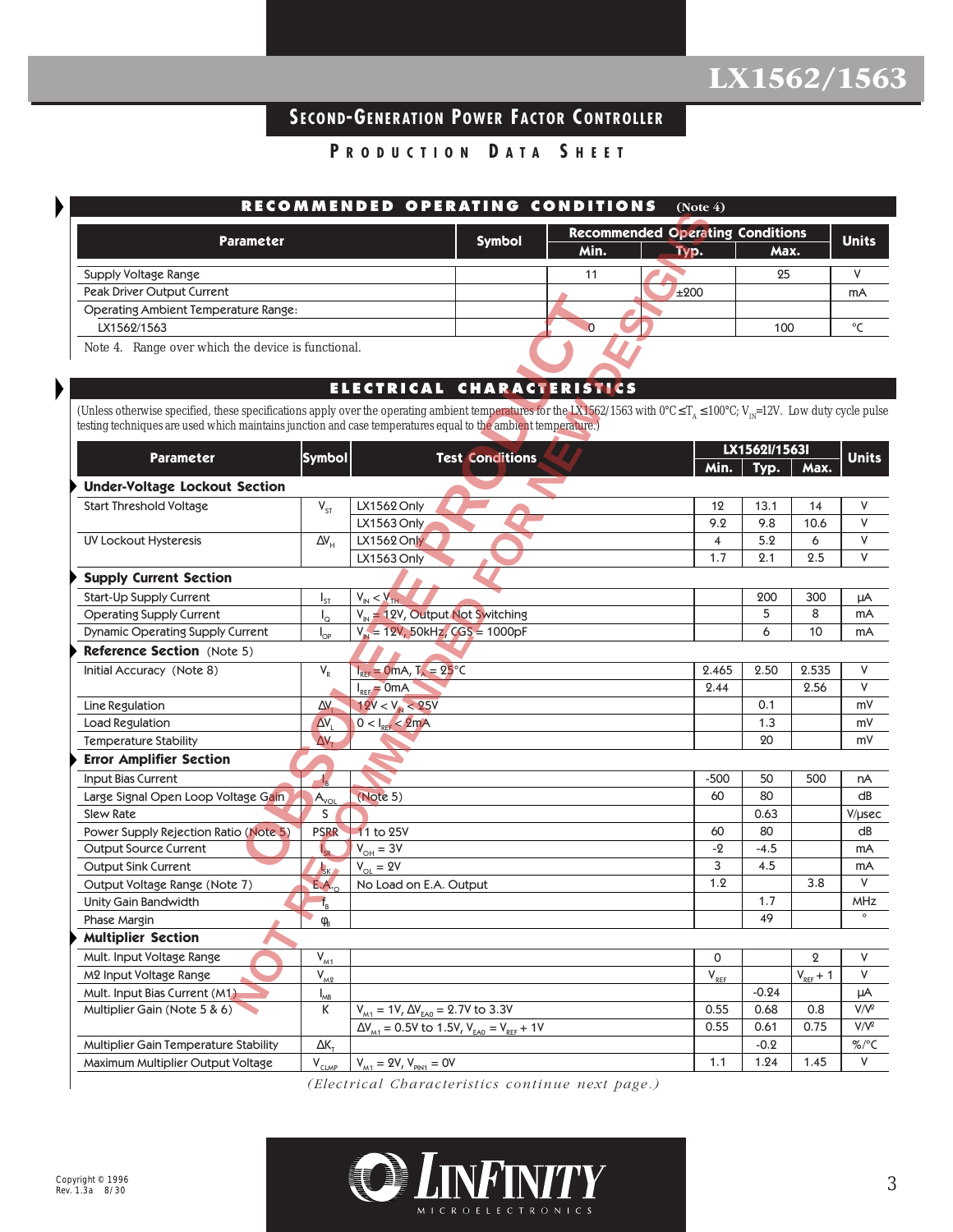Þ

## **SECOND-GENERATION POWER FACTOR C ONTROLLER**

**P RODUCTION D ATA S HEET**

|                                                                                                                                                                                                                                                                                                                                         |                                  | ELECTRICAL CHARACTERISTICS                                                                                                                                                                                                           | (Con't.) |              |               |              |              |
|-----------------------------------------------------------------------------------------------------------------------------------------------------------------------------------------------------------------------------------------------------------------------------------------------------------------------------------------|----------------------------------|--------------------------------------------------------------------------------------------------------------------------------------------------------------------------------------------------------------------------------------|----------|--------------|---------------|--------------|--------------|
| Parameter                                                                                                                                                                                                                                                                                                                               | <b>Symbol</b>                    | <b>Test Conditions</b>                                                                                                                                                                                                               |          |              | LX1562l/1563l |              | <b>Units</b> |
|                                                                                                                                                                                                                                                                                                                                         |                                  |                                                                                                                                                                                                                                      |          | Min.         | Typ.          | Max.         |              |
| <b>Current Sense Comparator Section</b>                                                                                                                                                                                                                                                                                                 |                                  |                                                                                                                                                                                                                                      |          |              |               |              |              |
| Input Bias Current                                                                                                                                                                                                                                                                                                                      | $I_{CSB}$                        | $OV \le V_{CS} \le 1.7V$                                                                                                                                                                                                             |          | $-1$         | $-0.3$<br>280 | $\mathbf{1}$ | μA           |
| Current Sense Delay to Output                                                                                                                                                                                                                                                                                                           | $t_{d}$                          | E.A. <sub>OUT</sub> = 3.7V, $V_{CS}$ = 0 to 1.2V, $V_{M1}$ = 1V                                                                                                                                                                      |          |              |               | 500          | ns           |
| C.S. Blanking Time                                                                                                                                                                                                                                                                                                                      | $t_{BLK}$                        |                                                                                                                                                                                                                                      |          | 0.4<br>$-20$ | 0.9<br>3      | 1.2<br>20    | μs<br>m٧     |
| C.S. Input Offset Voltage                                                                                                                                                                                                                                                                                                               | $V_{\text{OFF}}$                 | $V_{EAO} = 2.2V, V_{M1} = 0V, I_{DETC} = 0V$                                                                                                                                                                                         |          |              |               |              |              |
| <b>Detect Section</b>                                                                                                                                                                                                                                                                                                                   |                                  |                                                                                                                                                                                                                                      |          |              |               |              |              |
| Input Voltage Threshold - High                                                                                                                                                                                                                                                                                                          | $V_{HI}$                         |                                                                                                                                                                                                                                      |          | 1.6          | 1.72          | 1.9          | ٧            |
| Hysteresis                                                                                                                                                                                                                                                                                                                              | $H_{\text{D}}$                   |                                                                                                                                                                                                                                      |          | 180          | 240           | 300          | m٧           |
| Input LO Clamp Voltage                                                                                                                                                                                                                                                                                                                  | $\mathsf{V}_{\mathsf{DL}}$       | $I_{DET} = 100 \mu A$                                                                                                                                                                                                                |          | 0.4<br>7.0   | 0.62<br>7.8   | 0.85<br>8.6  | ٧<br>V       |
| Input HI Clamp Voltage                                                                                                                                                                                                                                                                                                                  | $\bar{V}_{\underline{DZ}}$       | $I_{DET} = 3mA$                                                                                                                                                                                                                      |          | $-1$         |               |              |              |
| Input Current<br>Input HI/LO Clamp Diode Current                                                                                                                                                                                                                                                                                        | $I_{DB}$                         | $1V \leq V_{DET} \leq 6V$                                                                                                                                                                                                            |          |              | $-0.2$        | 1<br>±3      | μA<br>mA     |
|                                                                                                                                                                                                                                                                                                                                         | $I_{\text{DMX}}$                 | $V_{DET}$ < 0.9V, $V_{DET}$ > 6V                                                                                                                                                                                                     |          |              |               |              |              |
| <b>Restart Timer Section</b>                                                                                                                                                                                                                                                                                                            |                                  |                                                                                                                                                                                                                                      |          |              |               |              |              |
| <b>Restart Time</b>                                                                                                                                                                                                                                                                                                                     | $t_{RST}$                        |                                                                                                                                                                                                                                      |          |              | 300           |              | <b>LISEC</b> |
| <b>Output Driver Section</b>                                                                                                                                                                                                                                                                                                            |                                  |                                                                                                                                                                                                                                      |          |              |               |              |              |
| Output High Voltage                                                                                                                                                                                                                                                                                                                     | $V_{PRH}$                        | $I_L = -10mA, V_N = 12V$                                                                                                                                                                                                             |          | 8.5          | 9             |              | V            |
| Output Low Voltage                                                                                                                                                                                                                                                                                                                      | $V_{PRL}$                        | $I_L = 10$ mA, $V_N = 12V$                                                                                                                                                                                                           |          |              | 0.8           | 1            | V            |
| Output Rise Time                                                                                                                                                                                                                                                                                                                        | $t_{R}$                          | $C_1 = 1000pF$                                                                                                                                                                                                                       |          |              | 130           | 200          | ns           |
| <b>Output Fall Time</b><br>Maximum Output Voltage                                                                                                                                                                                                                                                                                       | $t_{\rm f}$<br>V <sub>DRMX</sub> | $C_1 = 1000pF$<br>$V_{N} = 20V$                                                                                                                                                                                                      |          | 13           | 50<br>13.8    | 120<br>15    | ns<br>V      |
| 6. $K = \frac{\Delta V_{\text{C.S.}}}{(\Delta V_{\text{M1}}) \times (V_{\text{EAO}} - V_{\text{REF}})} \approx \frac{\Delta V_{\text{C.S.}}}{(V_{\text{M1}}) (\Delta V_{\text{EAO}})}$<br>7. This parameter, although guaranteed, is not tested in production.<br>8. Initial accuracy includes input offset voltage of error amplifier. |                                  | Notes: 5. Because the reference is not brought out externally, these specifications are tested at probe only, and cannot be tested on the packaged part.<br>They are guaranteed by design, and shown for illustrative purposes only. |          |              |               |              |              |
|                                                                                                                                                                                                                                                                                                                                         |                                  | <b>RADOS</b>                                                                                                                                                                                                                         |          |              |               |              |              |
| NOT RE                                                                                                                                                                                                                                                                                                                                  |                                  |                                                                                                                                                                                                                                      |          |              |               |              |              |

6.  $K = \frac{\Delta V_{CS}}{\Delta V_{CS}}$  $(\Delta V_{M1})$  x ( $V_{EAO}$  -  $V_{REF}$ )  $\Delta\rm {V_{C.S.}}$  $(V_{M1})$  ( $\Delta V_{EAO}$ )

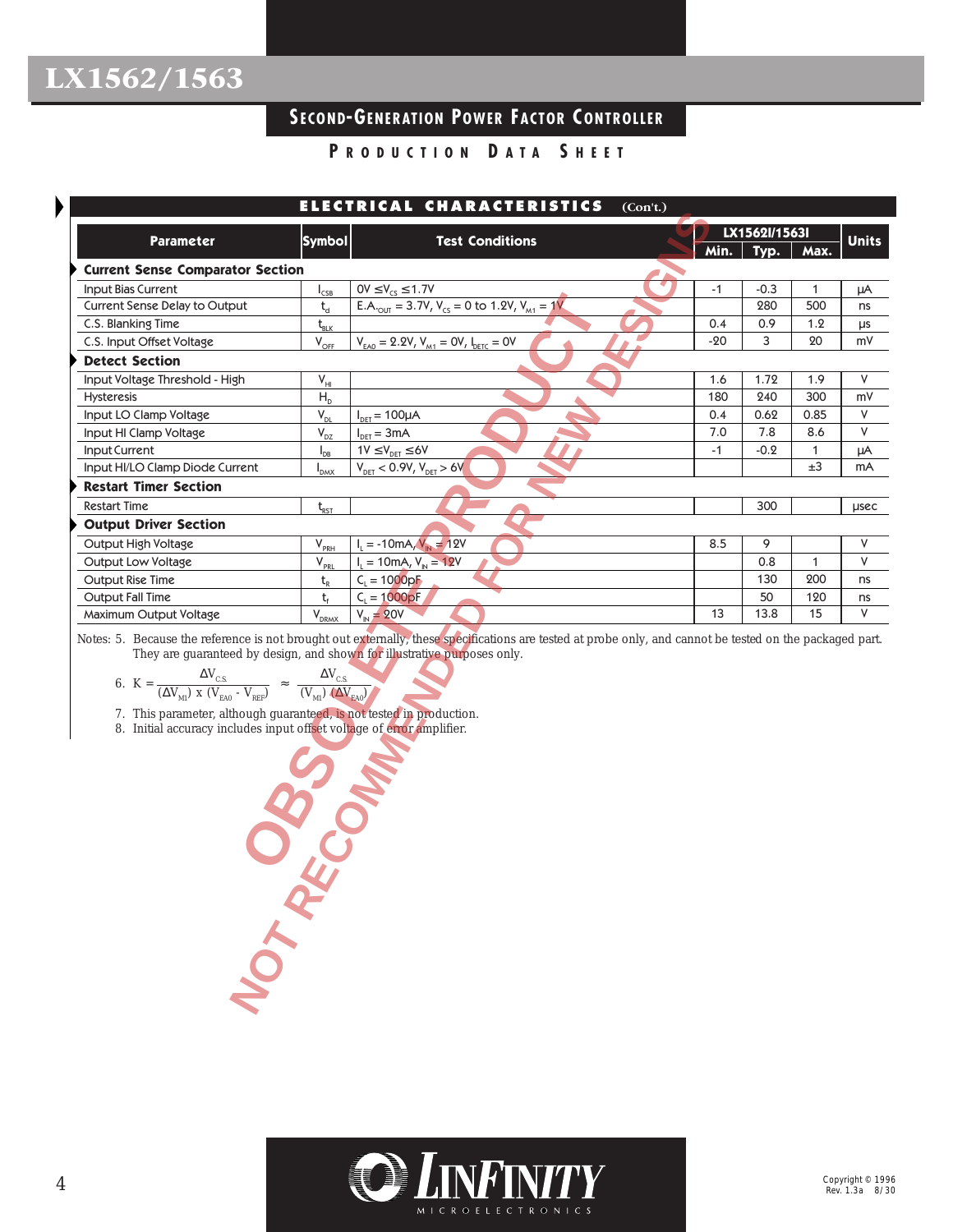## **SECOND-GENERATION POWER FACTOR C ONTROLLER**

**P RODUCTION D ATA S HEET**



### **FUNCTIONAL DESCRIPTION**

| Pin              |   | <b>Description</b>                                                                                                                                                                                                                                                                                         |
|------------------|---|------------------------------------------------------------------------------------------------------------------------------------------------------------------------------------------------------------------------------------------------------------------------------------------------------------|
| $V_{IN}$         | 8 | Input supply voltage.                                                                                                                                                                                                                                                                                      |
| <b>GND</b>       | 6 | Input supply voltage return. Must always be the lowest potential of all the pins.                                                                                                                                                                                                                          |
| <b>INV</b>       |   | Inverting input of the Error Amplifier. The output of the Boost converter should be resistively divided to 2.5V and<br>connected to this pin.                                                                                                                                                              |
| E.A. OUT         |   | The output of the Error Amplifier. A feedback compensation network is placed between this pin and the INV pin.                                                                                                                                                                                             |
| <b>MULT IN</b>   | 3 | Input to the multiplier stage. The full-wave rectified AC is divided to less than 2V and is connected to this pin.                                                                                                                                                                                         |
| C.S.             | 4 | Input to the PWM comparator. Current is sensed in the Boost stage MOSFET by a resistor in the source lead, and is<br>fed to this pin. An internal blanking circuit eliminates the RC low pass filter that otherwise is required to eliminate leading<br>edge spike.                                        |
| $I_{\text{DET}}$ | 5 | A current driven logic input with internal clamp.<br>A second winding on the Boost inductor senses the flyback voltage associated with the zero crossing of the inductor<br>current and feeds it to the $I_{\text{DFT}}$ pin through a limiting resistor. Low on this pin causes $V_0$ (pin 7) to go high. |
| <b>OUT</b>       |   | PWM output pin. A totem-pole output stage specially designed for direct driving the MOSFET.                                                                                                                                                                                                                |

MICROELECT

**RONICS**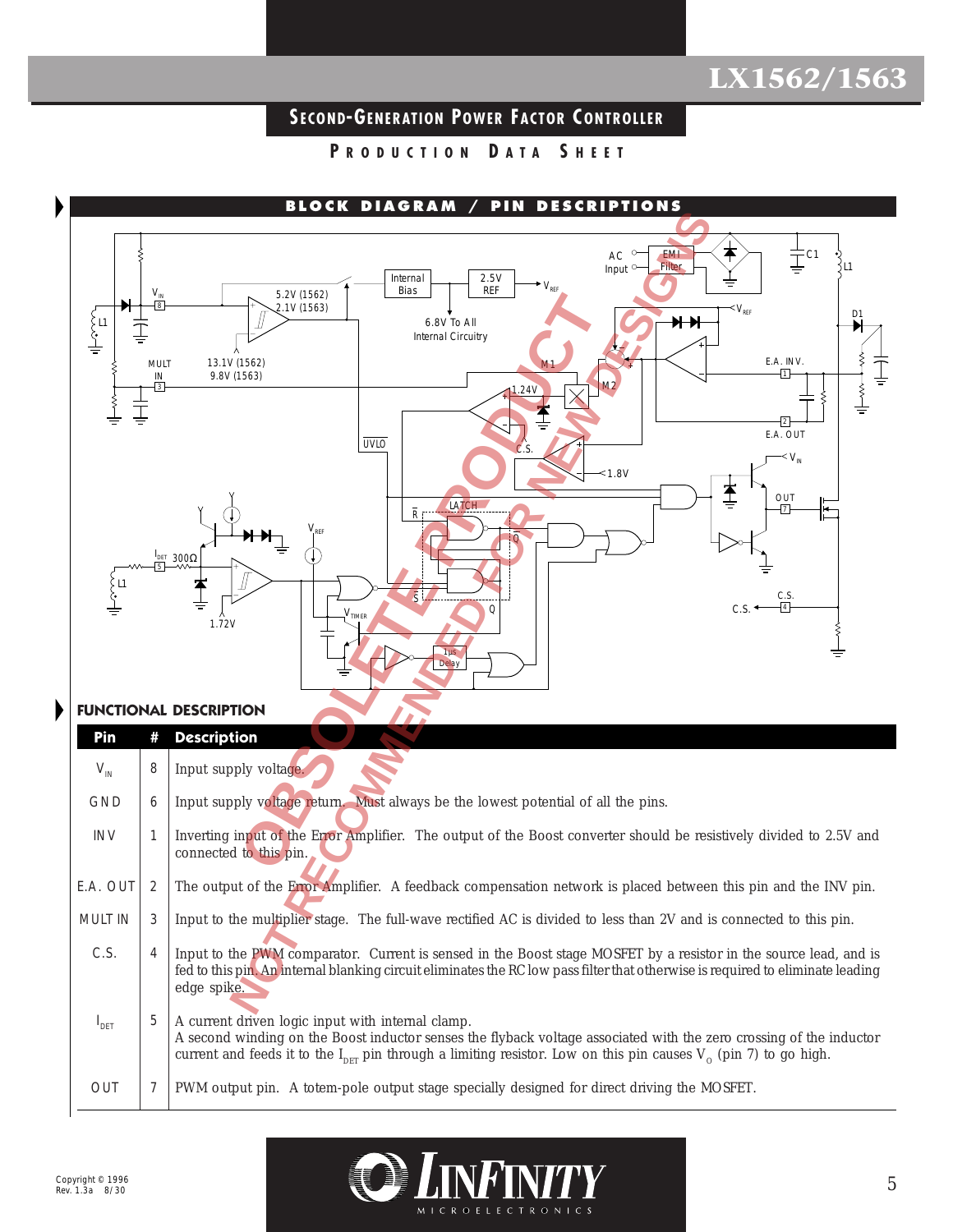## **SECOND-GENERATION POWER FACTOR C ONTROLLER**

### **P RODUCTION D ATA S HEET**

### **GRAPH / CURVE INDEX**

### **Characteristic Curves**

#### **FIGURE #**

- **1.** E.A. OUTPUT VOLTAGE vs. C.S. THRESHOLD
- **2.** MULTIPLIER INPUT VOLTAGE vs. C.S. THRESHOLD
- **3.** MULTIPLIER GAIN ( $V_{M1}$ =1V,  $V_{EAO}$ =3.5V) vs. TEMPERATURE
- **4.** REFERENCE VOLTAGE (Including Offset) vs. TEMPERATURE
- **5.** E.A. INPUT BIAS CURRENT vs. TEMPERATURE
- **6.** E.A. SINK CURRENT @2V vs. TEMPERATURE
- **7.** START-UP SUPPLY CURRENT vs. TEMPERATURE (LX1563)
- **8.** START-UP SUPPLY CURRENT vs. TEMPERATURE (LX1562)
- **9.** START-UP THRESHOLD vs. TEMPERATURE (LX1562)
- **10.** START-UP THRESHOLD vs. TEMPERATURE (LX1563)
- **11.** UV LOCKOUT HYSTERESIS vs. TEMPERATURE (LX1562)
- **12.** UV LOCKOUT HYSTERESIS vs. TEMPERATURE (LX1563)
- $13.$ I<sub>DET</sub> THRESHOLD HIGH vs. TEMPERATURE
- **14.** I<sub>DET</sub> INPUT HYSTERESIS vs. TEMPERATURE
- **15.** RUN-AWAY COMPARATOR THRESHOLD vs. TEMPERATURE
- **16.** C.S. DELAY TO OUTPUT vs. TEMPERATURE
- **17.** C.S. BLANKING TIME vs. TEMPERATURE
- **18.** RESTART TIME vs. TEMPERATURE
- **19.** FALL TIME vs. TEMPERATURE
- **20.** RISE TIME vs. TEMPERATURE
- **21.** SUPPLY CURRENT vs. SUPPLY VOLTAGE (LX1562)
- **22.** SUPPLY CURRENT vs. SUPPLY VOLTAGE (LX1563)
- **22a.** MAXIMUM MULTIPLIER OUTPUT VOLTAGE vs. TEMPERATURE

### **FIGURE INDEX**

### **IC Description**

- **FIGURE # 23.** INDUCT CURRENT
- **24.** TYPICAL APPLICATION OF START-UP CIRCUITRY
- **25.** START-UP CAPACITOR VOLTAGE
- **26.** VOLTAGE REFERENCE vs. TEMPERATURE
- **27.** THE AMPLIFIER CONFIGURED AS AN INTEGRATOR FOR LOOP **COMPENSATION** GE vs. C.S. THRESHOLD<br>
CIUMING Offeit (ST. TEMPERATURE<br>
TIVS. TEMPERATURE<br>
TIVS. TEMPERATURE<br>
TIVS. TEMPERATURE<br>
TIVS. TEMPERATURE (LX1563)<br>
SVS. TEMPERATURE (LX1563)<br>
SVS. TEMPERATURE (LX1563)<br>
SVS. TEMPERATURE (LX1563)<br> **NOTE AND THE SET ON THE SET ON THE SET ON THE SET ON THE SET ON THE SET ON THE SET ON TEMPERATURE**<br>
IN A TEMPERATURE (X1562)<br>
NOTE AND TEMPERATURE (X1562)<br>
NOTE AND TEMPERATURE (X1562)<br>
NOTE AND TEMPERATURE (X1562)<br>
NOTE
	- **28.** MULTIPLIER SECTION
	- **29.** CURRENT SENSE SECTION
	- **30.** START-UP TIMER

### **Application Information**

### **FIGURE #**

- **31.** TYPICAL APPLICATION OF THE LX1562 IN AN 80W FLUORESCENT LAMP BALLAST WITH ACTIVE POWER FACTOR CONTROL
- **32.** NORMALIZED OPERATING FREQUENCY vs. OFF-TIME DUTY CYCLE
- **33.** INDUCT CURRENT
- **34.** LOAD TRANSIENT RESPONSE CIRCUIT
- **35.** FLYBACK VOLTAGE ACROSS I<sub>DET</sub> WINDING

### **Typical Applications**

### **FIGURE #**

- **36.** TYPICAL APPLICATION OF THE LX1562 IN AN 80W FLUORESCENT LAMP BALLAST WITH ACTIVE POWER FACTOR CONTROL - **120V**
- **37.** TYPICAL APPLICATION OF THE LX1562 IN AN 80W FLUORESCENT LAMP BALLAST WITH ACTIVE POWER FACTOR CONTROL - **220V**
- **38.** TYPICAL APPLICATION OF THE LX1562 IN AN 80W FLUORESCENT LAMP BALLAST WITH ACTIVE POWER FACTOR CONTROL - **277V**

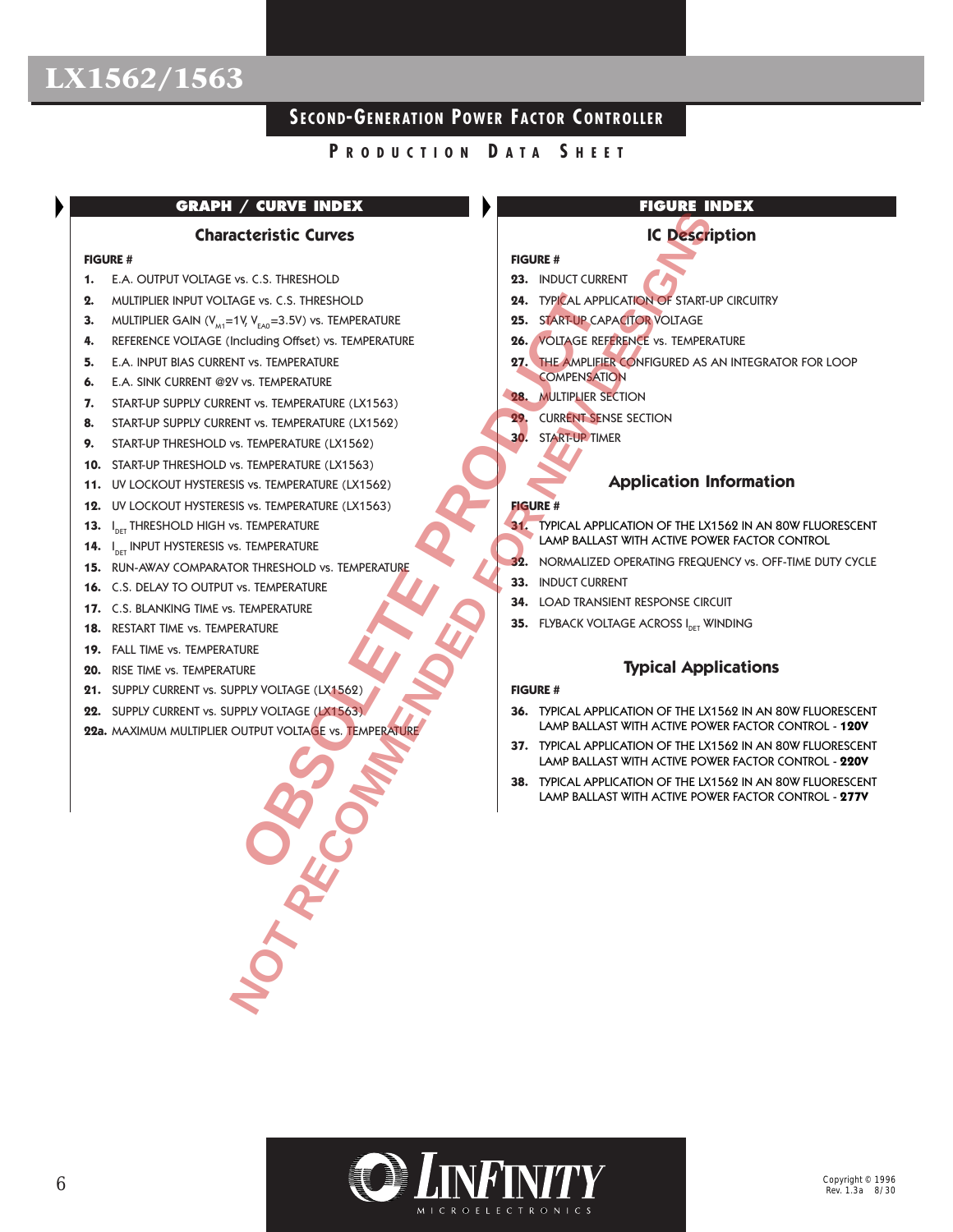## **SECOND-GENERATION POWER FACTOR C ONTROLLER**

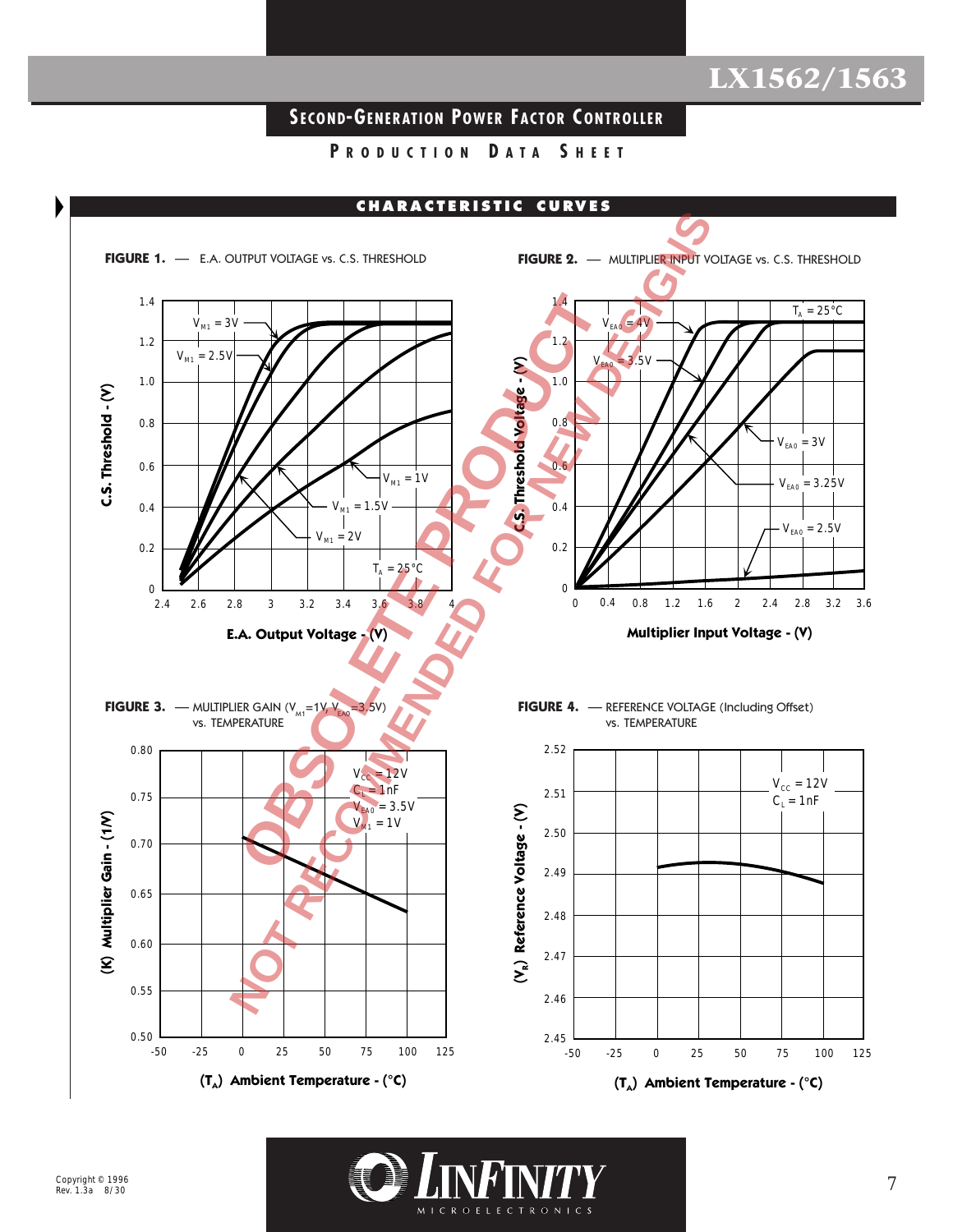## **SECOND-GENERATION POWER FACTOR C ONTROLLER**



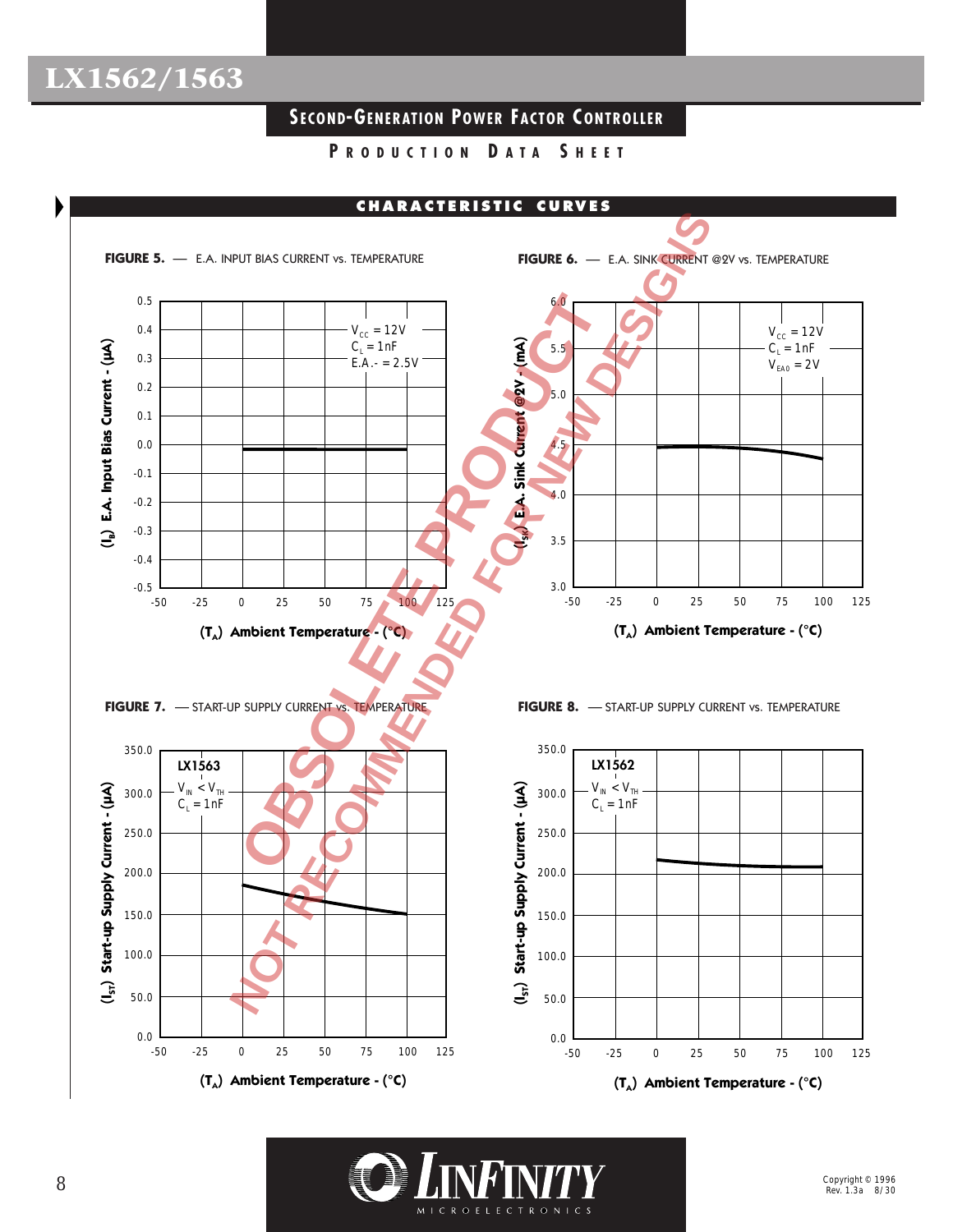## **SECOND-GENERATION POWER FACTOR C ONTROLLER**

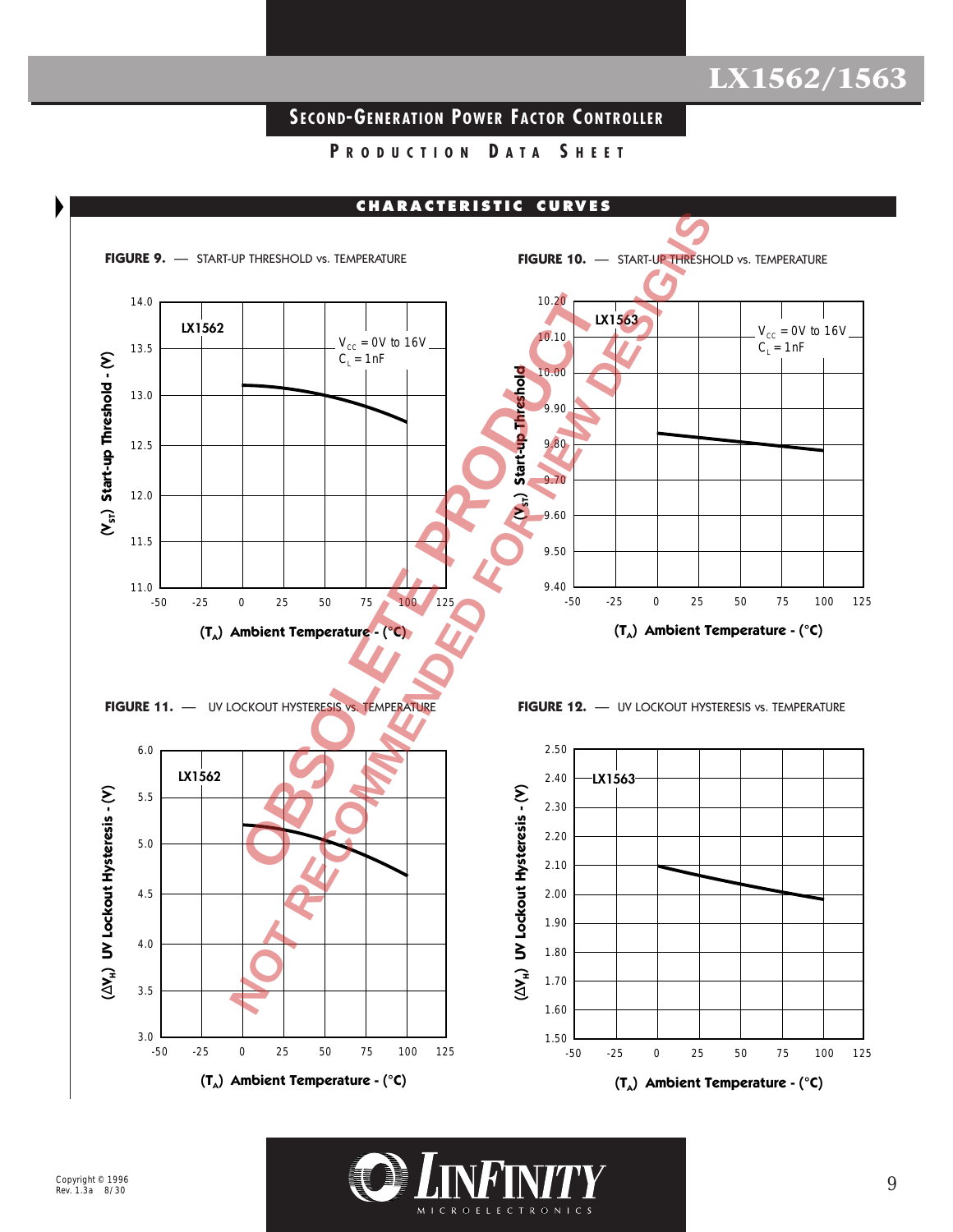## **SECOND-GENERATION POWER FACTOR C ONTROLLER**



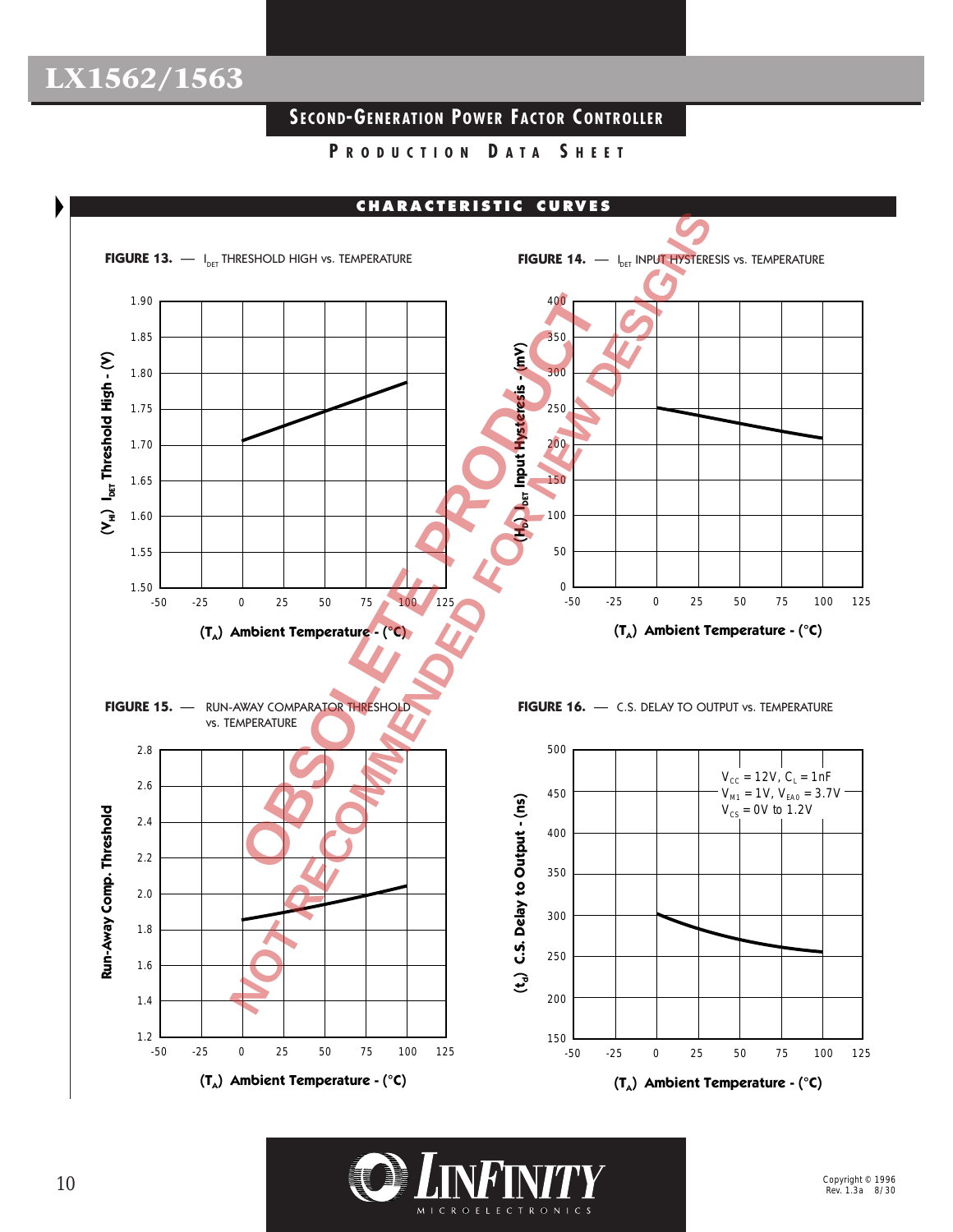## **SECOND-GENERATION POWER FACTOR C ONTROLLER**



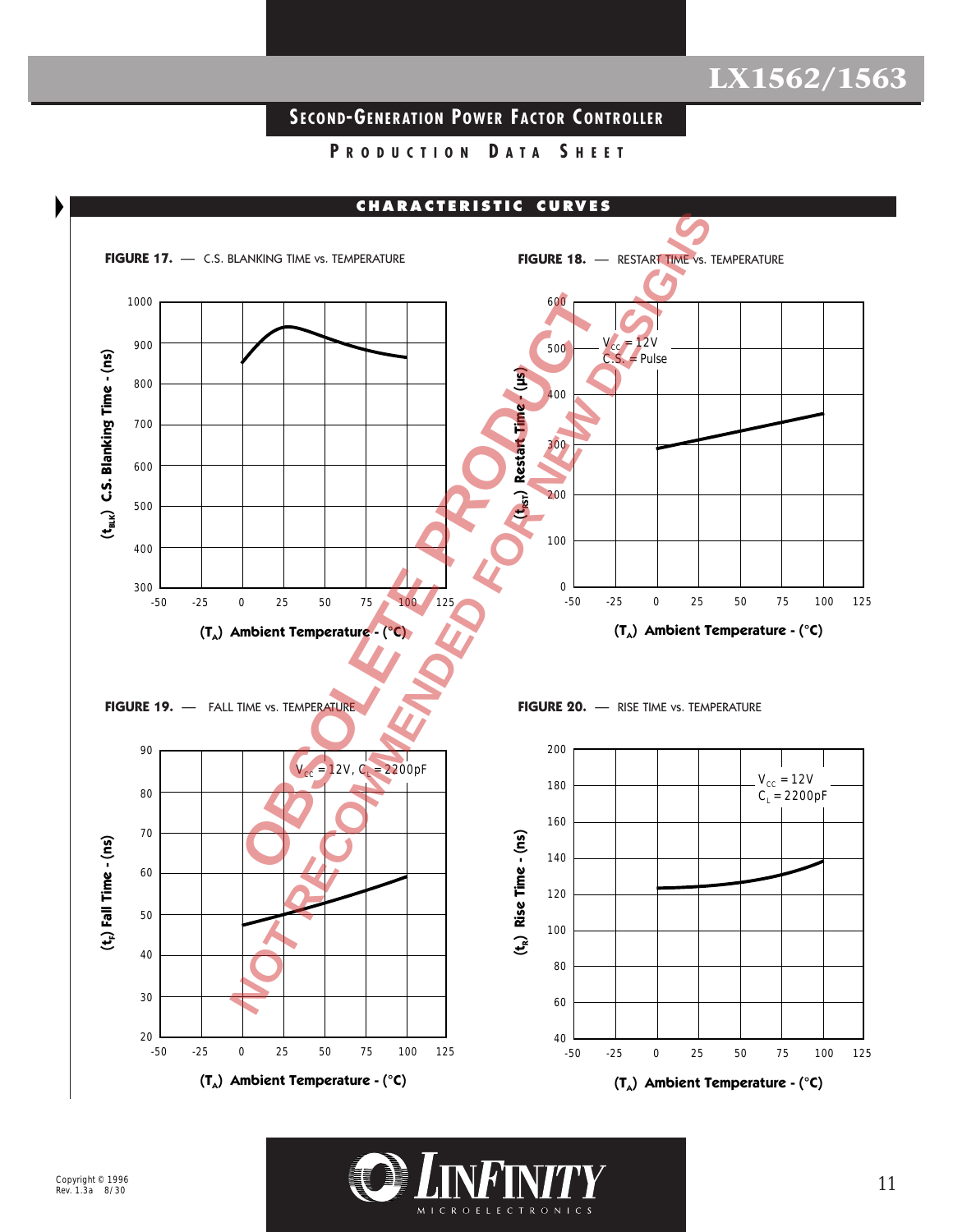## **SECOND-GENERATION POWER FACTOR C ONTROLLER**



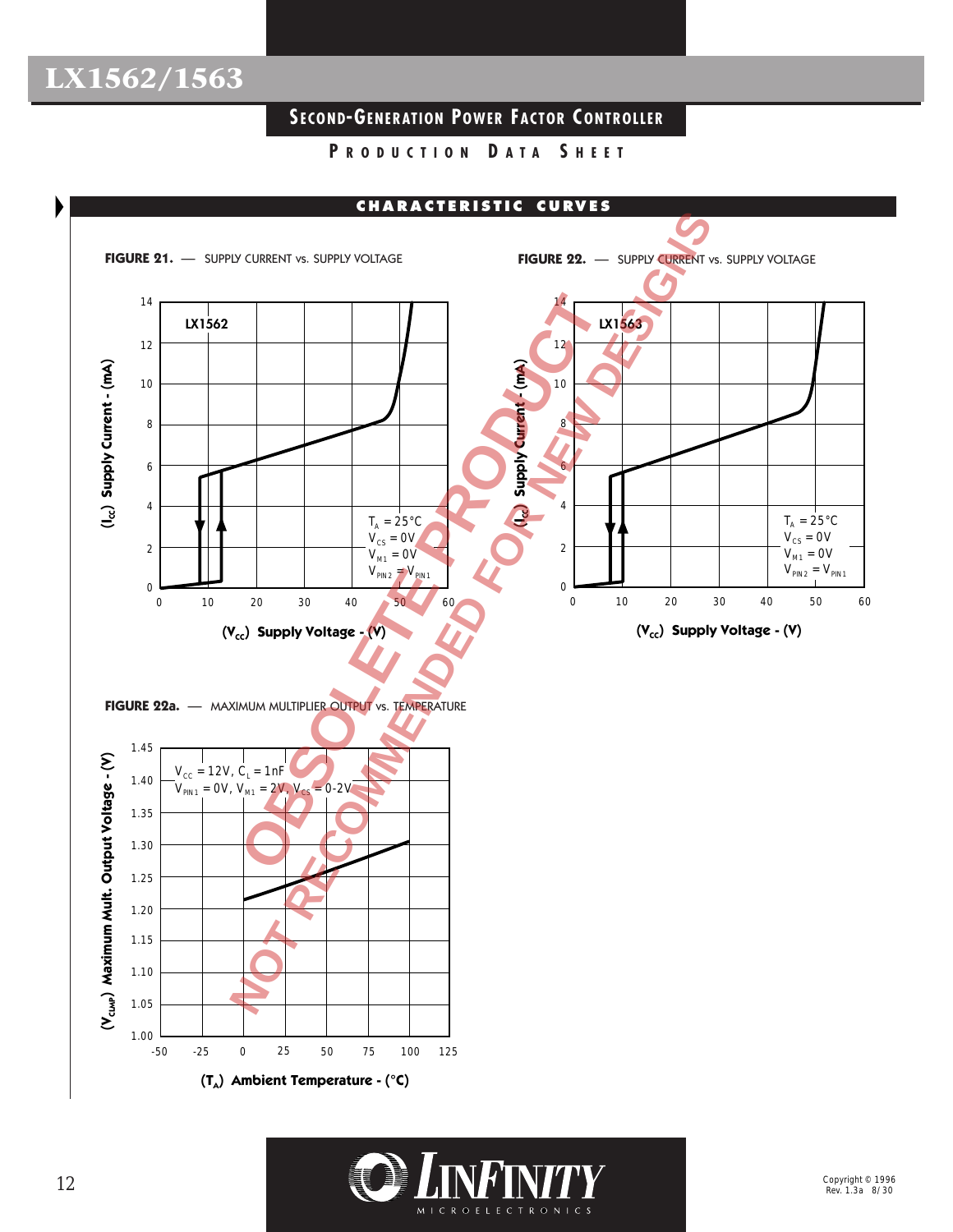## **SECOND-GENERATION POWER FACTOR C ONTROLLER**

### **P RODUCTION D ATA S HEET**

### **FUNCTIONAL DESCRIPTION**

**IC DESCRIPTION**

The operation of the IC is best described by referring to the block-diagram. The output of the multiplier stage generates a voltage proportional to the product of the rectified AC line and the output of the error amplifier. This voltage serves as the reference for the inductor peak current that is sensed by the resistor in series with the external power MOSFET. When the sense voltage exceeds this threshold, C.S. comparator trips and resets the latch as well as turning the power MOSFET off.

The energy stored during switch on-time is now transferred and stored in the output capacitor, causing the inductor current



to ramp down. When current reaches zero level (inductor runs out of energy) , boost diode (D1) stops conducting and the residual inductor energy and the drain to source capacitance of the power MOSFET create an LC tank circuit which causes drain voltage to resonate at this frequency. The resonating voltage is detected by the secondary winding (Idet winding) of the inductor. When this voltage swings negative "I detect" pin senses it and activates the blanking circuit , sets the latch, and turns power MOSFET on, repeating the cycle. This operation continues for the entire cycle of the AC rectified input resulting in an inductor current as shown in Figure 23. The high frequency content of this current is then filtered by the input capacitor (C1) resulting in a sine wave input current in phase with the AC line voltage. C is best described by referring to the totany down. When current most<br>the product of the meditiple stage generates a out of energy b, nood dealer Dily<br>the median product of the reduced AC line and residual nature<br>or expe

Output voltage regulation is accomplished when the error amplifier compares this voltage to an internal 2.5V reference and generates an error voltage. This voltage then controls the amplitude of the multiplier output adjusting the peak inductor current proportional to the load and line variations, maintaining a well regulated voltage.

#### **UNDERVOLTAGE LOCK OUT**

The LX1562/63 undervoltage lock-out is designed to maintain an ultra low quiescent current of less than 300µA, while guaranteeing the IC is fully functional before the output stage is activated. Comparing this to the SG3561A device, a 40% reduction in start-up current is achieved, resulting in 40% less power dissipation in the start-up resistor. This is especially important in electronic ballast applications that are designed to operate in harsh environments, with convection cooling as the only means of heat dissipation.

Figure 24 shows an efficient supply voltage using the ultra low start-up current of the LX1562 in conjunction with a bootstrap winding off of the power transformer. Circuit operation is as follows:

The start-up capacitor (C1) is charged by current through resistor (R1) minus the start-up current drawn by the IC. This resistor is typically chosen to provide 2X the maximum start-up current at low line to guarantee start-up under the worst case condition. Once the capacitor voltage reaches the start-up threshold, the IC turns on, starting the switching cycle. The operation of the IC demands an increase in operating current which results in discharging the capacitor. During the discharge cycle, the flyback voltage of the auxiliary winding is rectified and filtered via rectifier (D1) and charges the capacitor above the minimum operating voltage of the device and takes over as the supply voltage. The start-up capacitor and auxiliary winding must be selected such that it satisfies worst case IC conditions. Figure 25 shows start-up time and voltage of capacitor C1.

Table 1 shows the start-up voltage and hysteresis for LX1562 and LX1563. The LX1562 is used for stand alone pre-regulator applications while LX1563 is ideal for applications where supply voltage is derived elsewhere and requires less than 14V start-up.



#### **FIGURE 24** — TYPICAL APPLICATION OF START-UP CIRCUITRY

| TABLE  |                     |                       |  |  |  |  |
|--------|---------------------|-----------------------|--|--|--|--|
| Part # | Start-Up<br>Voltage | Hysteresis<br>Voltage |  |  |  |  |
| LX1562 | 13.IV               | 5.2V                  |  |  |  |  |
| LX1563 | 9.8V                | 2.1V                  |  |  |  |  |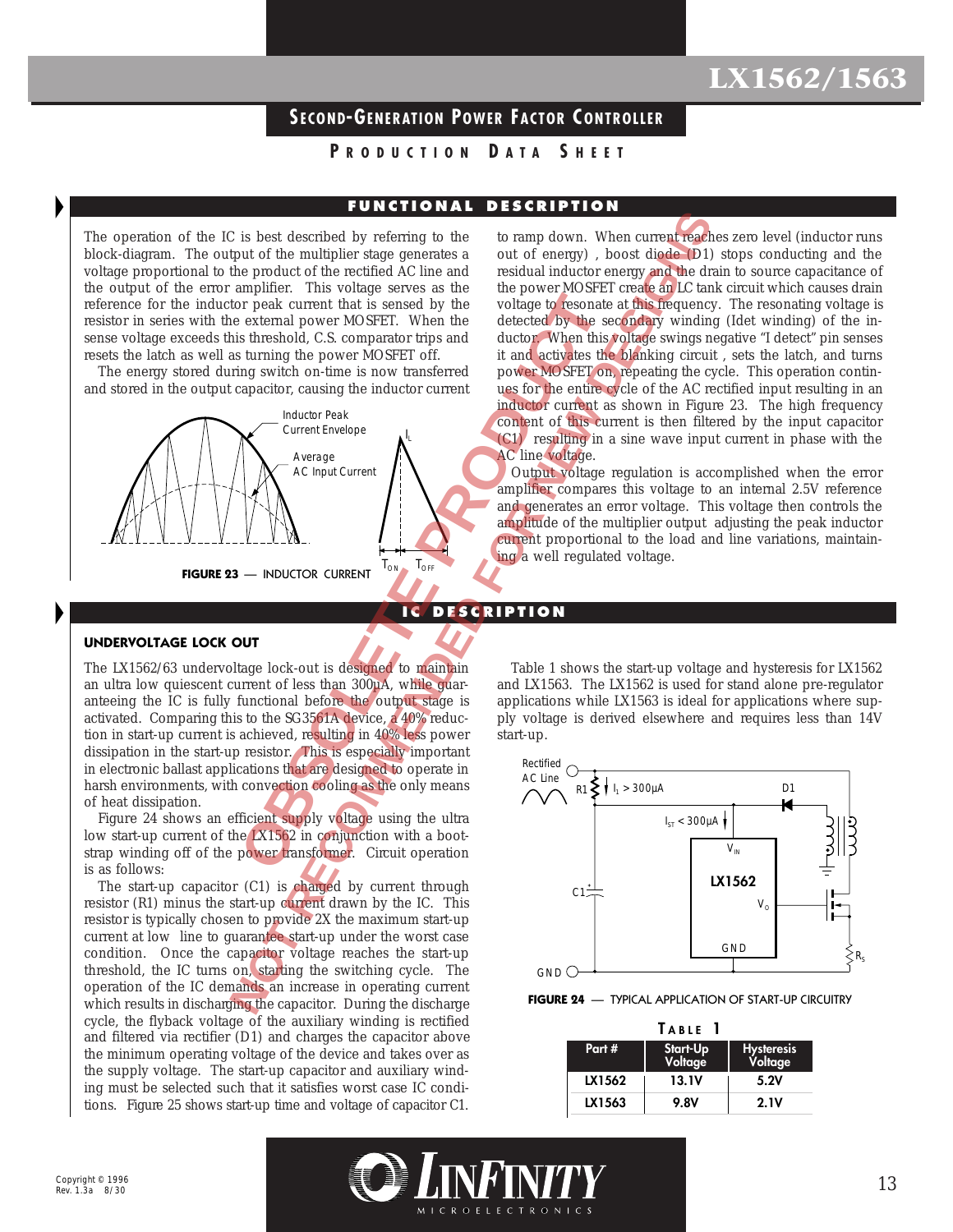## **SECOND-GENERATION POWER FACTOR C ONTROLLER**

**P RODUCTION D ATA S HEET**

# **VOLTAGE REFERENCE** (continued)  $\bm{\mathsf{V}}_{\texttt{H}\texttt{YST}}$  $C<sub>1</sub>$ **DISCHARGE**  $V_{\text{SIART}}$ **BOOTSTRAP** WINDING  $R<sub>T</sub>$  &  $C<sub>T</sub>$  time constant  $V_{C1}$ t **DISCHARGE** TIME Metring imput<br>
Metricular and is not available distinct in the BLA output of 1.7<br>
DISCHARGE<br>
DISCHARGE<br>
DISCHARGE<br>
DISCHARGE<br>
DISCHARGE<br>
DISCHARGE<br>
DISCHARGE<br>
COOTSTRAP<br>
WINDING<br>
TART-UP CAPACITOR VOLTAGE<br>
TART-UP CAPACITO

**FIGURE 25** — START-UP CAPACITOR VOLTAGE

### **VOLTAGE REFERENCE**

The voltage reference is a low drift bandgap design which provides a stable  $+2.5V$  output with maximum of  $\pm 1.5\%$  initial accuracy. This voltage is internally tied to the non-inverting input of the amplifier and is not available for external connection. The initial accuracy of the reference includes error amplifier input offset voltage. Figure 26 shows typical variation of the reference voltage vs. temperature.



**FIGURE 26** — REFERENCE VOLTAGE (Including Offset) vs. TEMPERATURE

### **IC DESCRIPTION**

### **ERROR AMPLIFIER**



The error amplifier is an internally compensated op-amp with access to the inverting input and the output pin. The noninverting input is internally connected to the voltage reference and is not available for external connection. The amplifier is designed for an open loop gain of 80dB, along with a typical bandwidth of 1.7MHz and 49 degrees of phase margin. The boost output voltage of the power factor pre-regulator is divided down and monitored by the inverting input. Input bias current (0.5µA max) can cause an output voltage error that is equal to the product of the input bias current and the value of the upper divider resistor. The amplifier's output is available for external loop compensation. Typically, the loop bandwidth is set below 10Hz in order to reject the low frequency ripple associated with 2X the line frequency. For example, if the error amplifier is configured as an integrator with 1.2Hz bandwidth, it will have 40dB ripple rejection at 120Hz frequency. This means that if the output of the error amp is allowed to have 100mV of ripple, the boost converter must be limited to less than 10V of ripple on its output.

To prevent boost output run away condition that may occur during removal of the output load, a separate comparator monitors the E.A. output voltage and compares it to an internal 1.8V reference. When load is removed, E.A. output swings lower than 1.8V, trips the comparator and turns output driver off till the inverting input voltage drops below 2.5V. At this point, the E.A. output swings positive, turns the output driver back on and repeats the cycle until the load is returned to normal condition.

To reduce output overshoot during line and load transients, the E.A. output is clamped to two diode drops above the reference voltage. This prohibits the amplifier from being saturated, allowing it to recover faster thus minimizing the boost voltage overshoot.



**FIGURE 27** — THE AMPLIFIER CONFIGURED AS AN INTEGRATOR FOR LOOP COMPENSATION

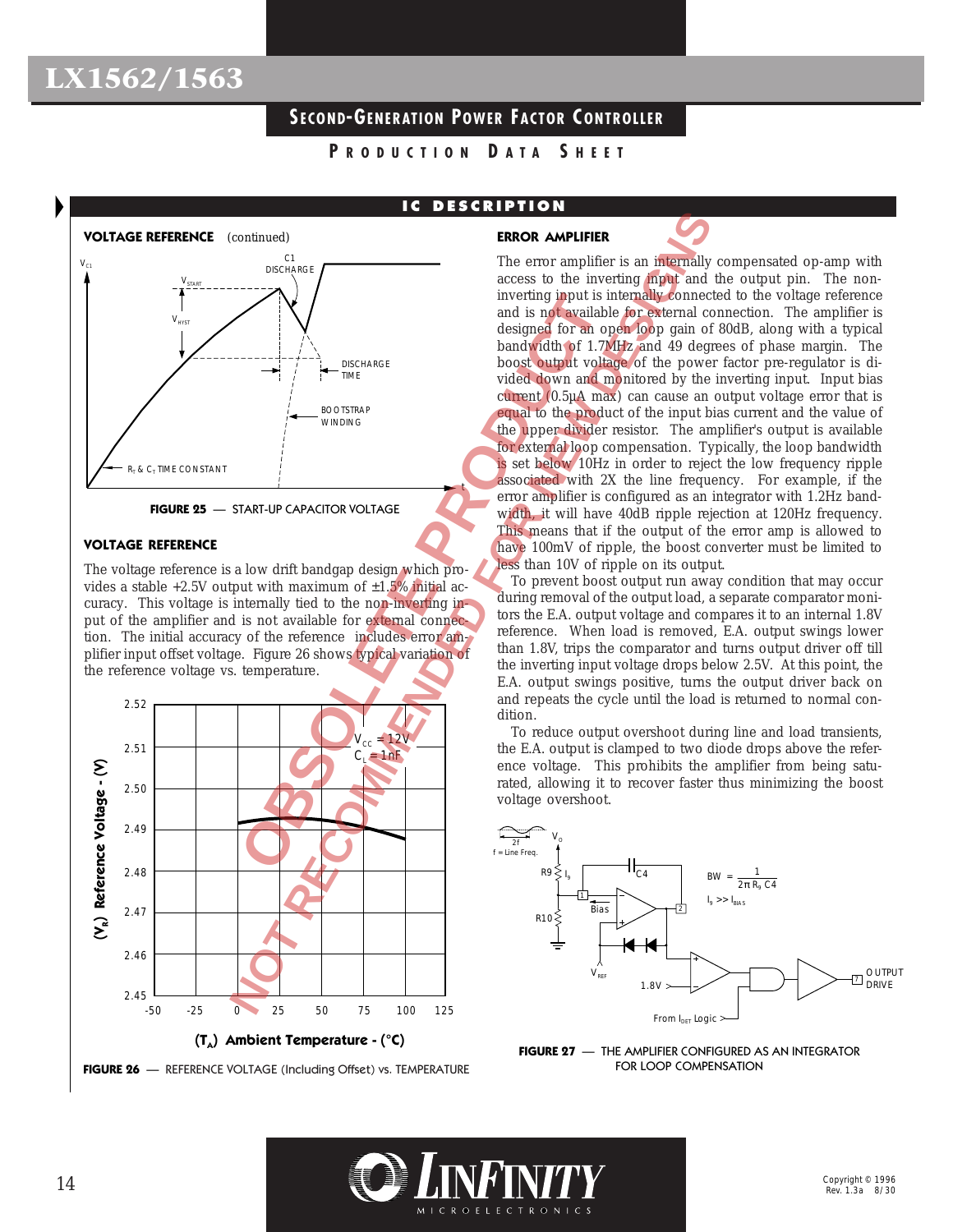## **SECOND-GENERATION POWER FACTOR C ONTROLLER**

### **P RODUCTION D ATA S HEET**

### **IC DESCRIPTION**

#### **MULTIPLIER**

The LX1562/63 features a one quadrant multiplier stage having two inputs. One  $(V_{M2})$  is internally driven by a DC voltage which is the difference of E.A. output and  $V_{\text{RFF}}$ . The other  $(V_{\text{M1}})$ , is connected to an external resistor divider monitoring the rectified AC line. The output of the multiplier which is a function of both inputs, controls inductor peak current during each cycle of operation. This allows the inductor peak current to follow the AC line thus forcing the average input current to be sinusoidal.

The multiplier is in the linear region if the  $V_{M1}$  input is limited to less than 2V and the E.A. output is kept below 3.5V under all line and load conditions. The output is internally clamped to 1.24V typically to limit the MOSFET peak current during turn on or under excessive load conditions. The equation below describes the relationship between multiplier output voltage and the its inputs.

$$
\rm V_{_{M0}} = K \, * \, V_{_{M1}} \, * \, (V_{_{EAO}} \, - \, V_{_{REF}})
$$

where:  $K =$  Multiplier gain (typ. 0.65)  $V_{\text{M1}}$  = Voltage at pin3 (0 to 2V)  $V_{EAO}$  = Error amp output voltage (2.5 to 3.5V)  $V_{M0}$  = Multiplier output voltage



#### **CURRENT SENSE COMPARATOR**

Current sense comparator is configured as a PNP input differential stage with one input internally tied to the multiplier output and the other available for current sensing. Current is converted to voltage using an external sense resistor in series with the external power MOSFET. When sense voltage exceeds the threshold set by the multiplier output, the current sense comparator terminates the gate drive to the MOSFET and resets the PWM latch. The latch insures that the output remains in a low state after the switch current falls back to zero. The LX1562/63 features a leading edge blanking circuit that eliminates the need

for an external RC filter otherwise required for proper operation of the circuit. This function is described in detail under "current detect logic" section.

The current sense comparator voltage is limited by an internal 1.24V (typ.) voltage clamp of the multiplier output. Therefore maximum switch current is typically given by:

$$
I_{PK\ (MAX)}\,=\,1.24V\,\,\text{/}\,\,R_{_S}
$$

Maximum switch peak current happens at full load and minimum line conditions.



**FIGURE 29** — CURRENT SENSE SECTION

#### **CURRENT DETECT LOGIC**

The function of "current detect logic" is to sense the operating state of the boost inductor and to enable the output driver accordingly. To achieve this, the downward slope of the inductor current is indirectly detected by monitoring the voltage across a separate winding and connecting it to the detector input " $I_{\text{DET}}$ " pin. Once the inductor current reaches ground level, the voltage across the winding reverses polarity and changes the " $I_{\text{DET}}$ " input and the comparator output to the low state (See Figure 30). When comparator changes state, it sets the latch and turns on the output driver for a period of 1µs (typ.) regardless of any changes in the latch output  $\overline{Q}$ ) within this period. This ensures that if the C.S. comparator changes state due to any turn-on spike, the driver output remains on and does not turn off prematurely.

However if the spike lasts longer than 1µs, the output driver turns off and the MOSFET stops conducting. This type of digital current sense blanking which is not amplitude dependent has higher noise immunity than the commonly used external RC filtering, allowing for more flexibility in board layout.

Since inductor voltage swings both positive and negative, internal voltage clamping is provided to protect the IC. The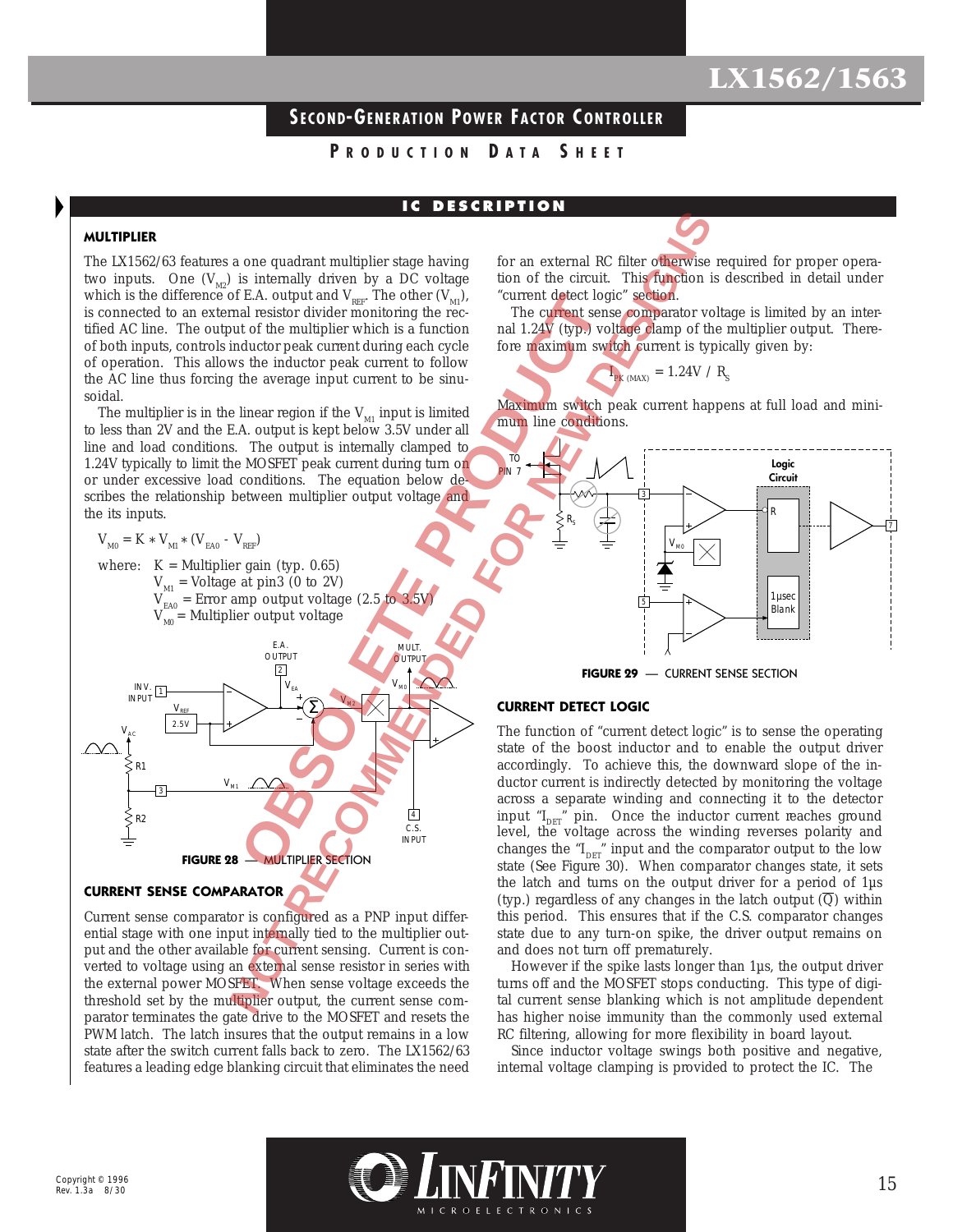## **SECOND-GENERATION POWER FACTOR C ONTROLLER**

**P RODUCTION D ATA S HEET**

## **IC DESCRIPTION**

#### **CURRENT DETECT LOGIC** (continued)

upper 7.8V clamp prevents input overvoltage breakdown during switch off time, while during the on time the lower 0.7V clamp prevents substrate injection. An internal current limit resistor protects the lower clamp transistor in case the " $I<sub>DET</sub>$ " pin is accidently shorted to ground.

#### **START-UP TIMER**

A start-up timer circuit eliminates the need for an external oscillator when used in stand alone applications. The timer, as shown in Figure 30, provides a means to automatically start the pre converter if the latch output  $\overline{Q}$  comes up in a wrong (HI) state. The timer capacitor ramps up and resets the latch to a low state, turning the output driver on.

#### **OUTPUT DRIVER STAGE**



The LX1562/63 output driver is designed for direct driving of an external power MOSFET. It is a totem pole stage with ±500mA peak current capability. This typically results in a 130ns rise and fall times into a 1000pF capacitive load. Additionally the output is held low during the undervoltage condition to ensure that the MOSFET remains in the off state until supply voltage reaches the start-up threshold.

Internal voltage clamping ensures that output driver is always lower than 13.8V (typ.) when supply voltage variation exceeds more than rated  $V_{GS}$  threshold (typ 20V) of the external MOSFET. This eliminates an external zener diode and extra power dissipation associated with it that otherwise is required for reliable circuit operation.



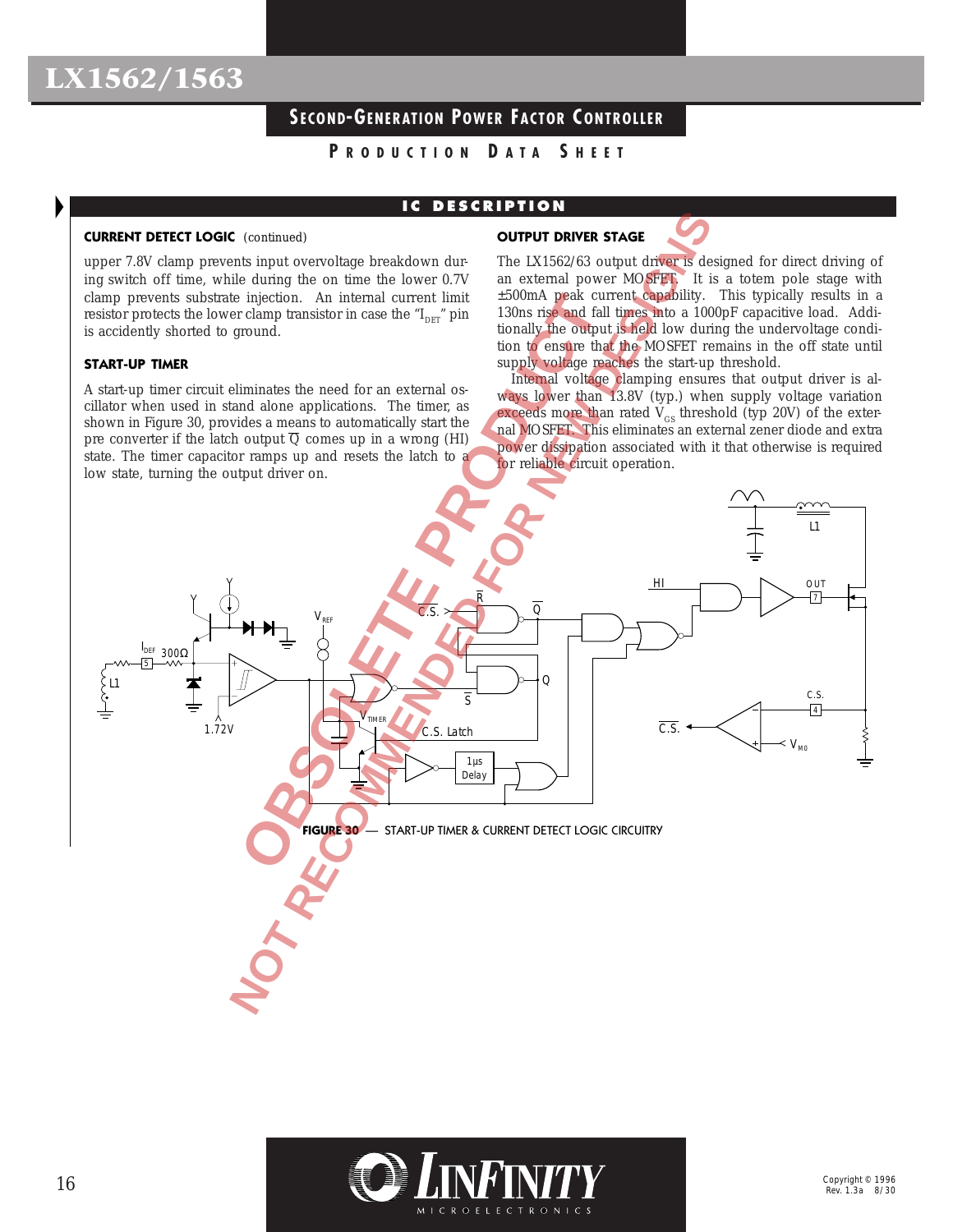## **SECOND-GENERATION POWER FACTOR C ONTROLLER**

**P RODUCTION D ATA S HEET**

### **A P P L I C AT IO N I N FO RM AT IO N**

### **TYPICAL APPLICATION**

The application circuit shown in Figure 31 uses the LX1562 as the controller to implement a boost type power factor regulator. The I.C. controls the regulator, such that the inductor current is always operating in a discontinuous conduction mode with no current gaps. This mode of operation has several advantages over the fixed frequency discontinuous conduction mode: 1) The switching frequency adjusts itself to the AC line envelope, causing a sinusoidal current draw, 2) Since there is no current gap between the switching cycles, the inductor voltage does not oscillate, causing less radiated noise, 3) The lower peak inductor current causes less power dissipation in the power MOSFET.

A set of formulas have been derived specifically for this mode, and are used throughout the design procedure. An example with the following specifications for the boost converter is given as:

Input Voltage Range - 100 to 130V RMS<br>Output Power Output Power Efficiency  $\sim$  95% at full load Power Factor - > 0.99 at full load Total Harmonic Distortion - < 10% at full load

- 
- 
- 
- 
- 

followed by a step by step design procedure which walks through component selection.



#### **OUTPUT VOLTAGE REQUIREMENT**

Since the converter is a boost type topology, it requires the output voltage to always be higher than the input voltage. It is recommended to select this voltage at least 15% higher than the maximum input voltage in order to: A) Avoid the inductor saturation during line transience, and B) To keep the operating frequency above the audible range at high line.

Figure 32 (next page) shows that when boost voltage is selected near the maximum AC line, the increase in off-time could reduce the operating frequency below the audible frequency and cause inductor humming. In fact, Figure 32 (next page) shows that for  $\pm 13\%$  (100V to 130V) change in the line voltage the optimum range of the operating frequency is when off-time duty cycle (D') is between 0.57 and 0.75. This means that the boost voltage needs to be 245V when selecting  $D' = 0.75$  at maximum AC line.

In this example, D' is chosen to be 0.8, to slightly reduce the voltage rating of the back end DC to AC fluorescent lamp inverter. This sets the boost voltage at:

$$
V_{\rm o} = \frac{130 \times \sqrt{2}}{0.8} = 230V
$$

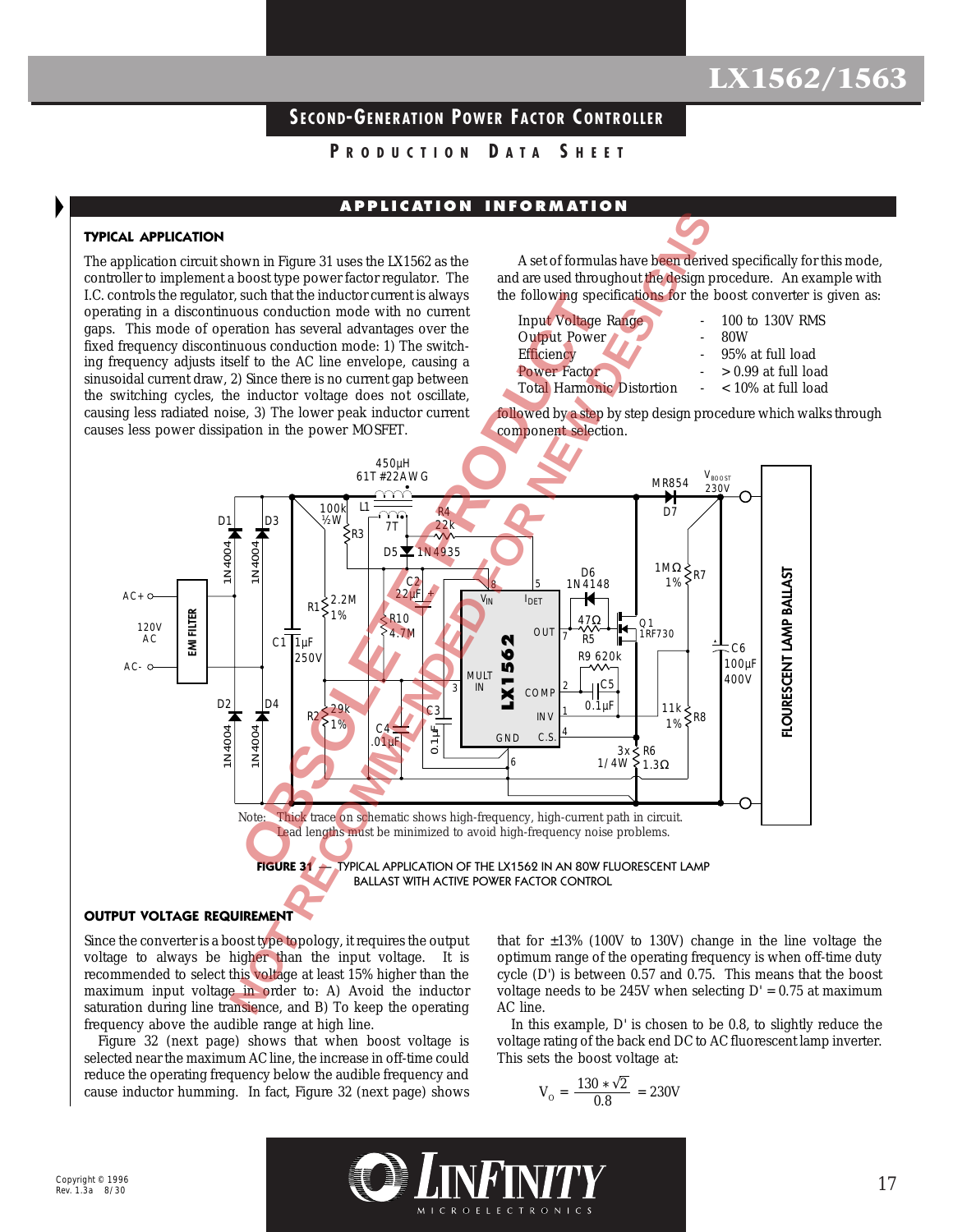## **SECOND-GENERATION POWER FACTOR C ONTROLLER**

**P RODUCTION D ATA S HEET**

### **APPLICATION INFORMATION**



### **INDUCTOR PEAK CURRENT**

It can be shown by referring to Figure 33 that the inductor peak current is always twice the average input current.



Maximum peak input current can be calculated using:

$$
I_{p} = \frac{2P_{\text{o}}}{\eta V_{p}}
$$
  
where:  $\eta = \text{Converter efficiency}$   
 $V_{p} = \text{Peak AC input voltage}$   
assuming:  $\eta = 95\%$ ,  $P_{\text{o}} = 80W$ ,  $V_{\text{Pmin}} = 100\sqrt{2} = 141$   

$$
I_{p} = \frac{2 \times 80}{(.95)(141)} = 1.2A
$$
  

$$
I_{p \text{F/min AC}} = 2 * 1.2 = 2.4A
$$

### **INDUCTOR DESIGN**

The inductor value is calculated assuming a 50KHz operating frequency at the nominal AC voltage using the following equation:

 $L_1 = \frac{Q}{4 P}$  where: η = Efficiency  $V_{O}$  = Output DC voltage  $V_{\text{p}} \equiv$  Peak AC input voltage T ≡ Switching period  $P_{O}$  = Output Power η  $\frac{v_0 - v_p}{V_0} T V_p^2$  $4P_{\odot}$  $\rm V_{\rm o}$  -  $\rm V_{\rm p}$  $V_{_{\rm O}}$ .95  $\left(\frac{230-120\sqrt{2}}{230}\right)$  20 \* 10<sup>-6</sup> \* (120 $\sqrt{2}$ )<sup>2</sup>

$$
L_1 = \frac{.95 \left( \frac{ }{230} \right) 20 * 10^{6} * (120 \sqrt{2})^2}{4 * 80} = 448 \mu H
$$

choose  $T = 20\mu$ sec (50kHz)

Figure 32 shows that at nominal AC line  $(D' = 0.74)$  the normalized frequency is 0.142 and dropping to 0.13 at maximum line condition. This translates to a 10% drop in operating frequency which is still well above the audible range.

Once the inductance is known, we can either use the area product method (AP) or the  $K_g$  (based on copper losses method), for selecting proper core size. In this example, we apply the  $K_{\sigma}$ approach using the following steps:



1.6

$$
K_{g} = \frac{\Omega}{P_{CU}} \left( \frac{L_{1}L_{P}^{2}}{B} \right)^{2}
$$
  
where:  $L_{1} = \text{Required inductance}$   
 $\Omega = 1.724 \times 10^{-8} \text{ m}$   
 $B = \text{Maximum flux density}$   
 $I_{LP} = \text{Maximum peak inductor current}$   
 $P_{CU} = \text{Maximum copper dissipation}$   
Assume:  $P_{CU} = 1.6W$  (2% of total output)  
 $K_{g} = \frac{1.724 \times 10^{-8}}{1.6} \left[ \frac{450 \times 10^{-6} \times (2.4)^{2}}{0.15} \right]^{2} = 3.21 \times 10^{-12} \text{ m}^{5}$ 

 $\begin{bmatrix} 0.15 \end{bmatrix}$ 

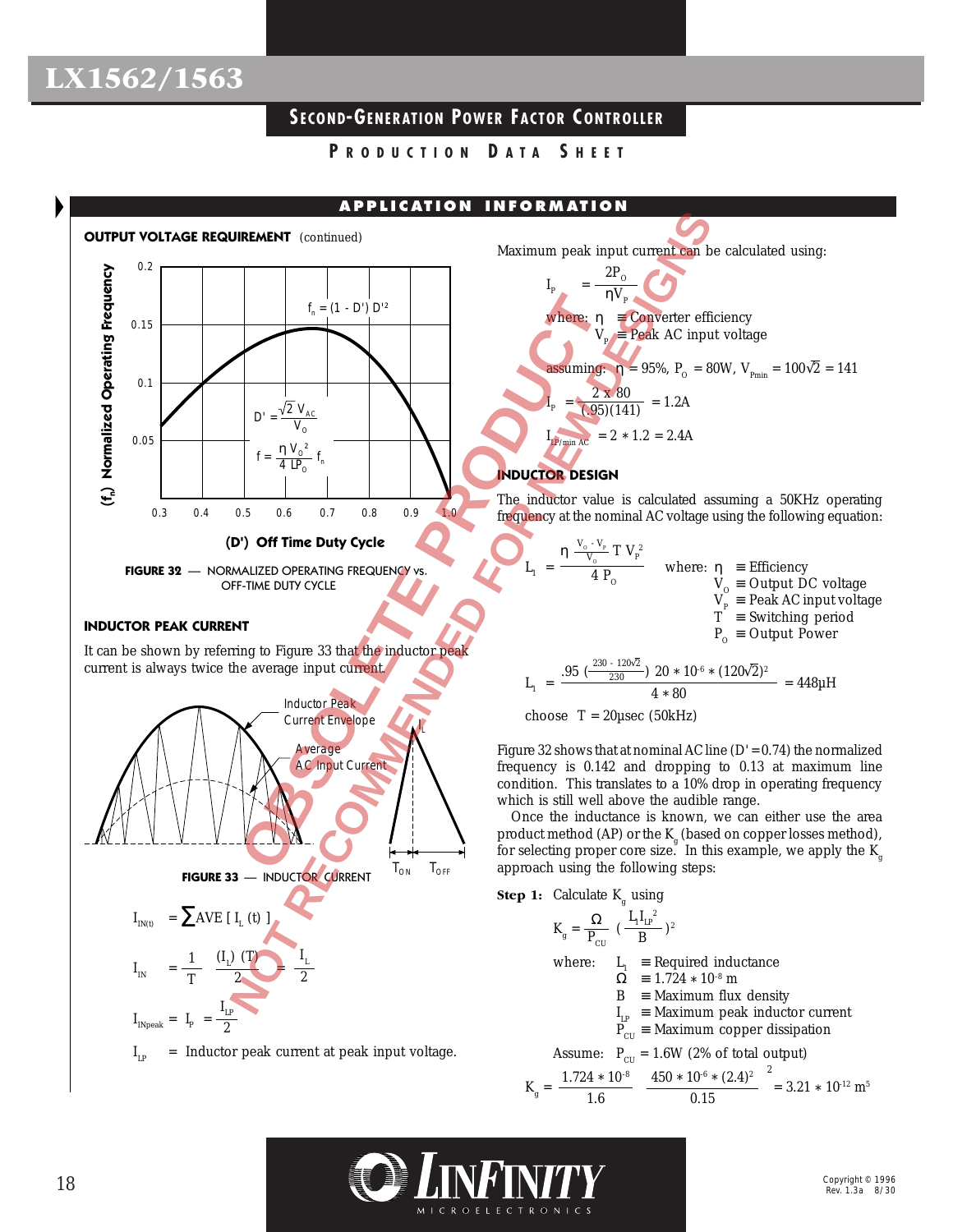## **SECOND-GENERATION POWER FACTOR C ONTROLLER**

**P RODUCTION D ATA S HEET**

**A P P L I C AT IO N I N FO RM AT IO N**

#### **INDUCTOR DESIGN** (continued)

**INDUCTOR DESIGN** (continued)  
\n**Step 2:** Choose a core with higher K<sub>g</sub> than the one calculated in  
\nStep 2: Choose a core with higher K<sub>g</sub> than the one calculated in  
\nStep 1. 
$$
K_g
$$
 (core = k  $\frac{A_w}{W} = \frac{R^2}{W}$   
\nwhere:  $k = W$  winding coefficient (type, k=0.4)  
\n $A_g = \text{BfRetive core area}$   
\n $\frac{R}{W} = \text{Bholtin window area}$   
\n $K_g$  factor for TDRk PQ265:  
\n $K_g = 0.4 \frac{(47.7) (118)^2}{56.2}$  (mm)<sup>5</sup> = 4.7 × 10<sup>12</sup> m<sup>5</sup>  
\n $N = \frac{L I_v}{B A_g}$   
\n $N = \frac{L I_v}{B A_g} = \frac{450 * 10^4 * 2.4}{56.2}$  = 61 turns  
\n $N = \frac{4.50 * 10^4 * 2.4}{56.2}$  = 61 turns  
\n $N = \frac{4.50 * 10^4 * 2.4}{56.2}$  = 61 turns  
\n $N = \frac{1.1}{W}$  = 563 cm  
\n $\frac{4.50 * 10^4 * 2.4}{61} = 61$  turns  
\n $R_w = N * I_w * r$   
\n $R_w = 0.185 \Omega$   
\n**Step 4:** Calculate  $u$  in the system of  
\n $R_w = 0.185 \Omega$   
\n**Step 5.** Calculate  $u$  in the system of  
\n $R_w = \frac{N}{N}$  = 0.4  $\frac{47.7}{61} = 0.31$  mm<sup>2</sup>  
\n $I_u = \frac{4\pi * 10^{74} (61)^{2} * 118 * 10^{4}}{450 * 10^{4}}$   
\n $I_u = \frac{4\pi * 10^{74} (61)^{2} * 118 * 10^{4}}{450 * 10^{4}}$   
\n $I_u = \frac{4\pi * 10^{74} (61)^{2} * 118 *$ 

**Step 3:** Determine number of turns.

$$
N = \frac{L I_{LP}}{B A_E}
$$
  
\n
$$
N = \frac{450 * 10^{-6} * 2.4}{0.15 * 118 * 10^{-6}} = 61 \text{ turns}
$$
  
\n
$$
A_{\text{WIRE}} = k \frac{A_w}{N} = 0.4 \frac{47.7}{61} = 0.31 \text{mm}^2
$$
  
\n= 480 mil<sup>2</sup>

choose #22 AWG with  $r = 0.0165Ω/feet$  resistance.

$$
R_{\rm W} = N * l_{\rm w} * r
$$
  

$$
R_{\rm W} = 0.185\Omega
$$

**Step 4:** Calculate air gap.

$$
l_{g} = \frac{\mu_{0} N^{2} A_{E}}{L}
$$
  
\n
$$
l_{q} = \frac{4\pi * 10^{-7} * (61)^{2} * 118 * 10^{-6}}{450 * 10^{-6}}
$$
  
\n30.122cm = 48 mil

#### **CURRENT SENSE RESISTOR**

Current sense resistor, R6 is selected using the minimum multiplier output clamp voltage and the maximum inductor peak current such that:

$$
R6 = \frac{V_{\text{CLAMP(MIN)}}}{I_{L \text{ (MAX)}}} = \frac{1.1}{2.4} = 0.45 \Omega
$$

Power dissipation is approximated by:

$$
P_{R} \approx \frac{1}{6} I_{2 \text{ (MAX)}}^{2} (1 - D'_{MN}), \quad \text{where } D'_{MN} = 1 - \frac{\sqrt{2} V_{AC(MIN)}}{V_{BOOST}}
$$
  

$$
P_{R} \approx \frac{1}{6} (2.4)^{2} (1 - 0.61) = 0.374
$$

Select **THREE** 1.3Ω, ¼W carbon comp resistors in parallel.

### **MULTIPLIER COMPONENT SELECTION**

Calculate R1 & R2 resistor values such that under low line AC input the multiplier output is lower than the minimum clamp voltage.

$$
\frac{R2}{R1 + R2} \times \sqrt{2} V_{AC}
$$
 and 
$$
V_{EAO \text{ (MAX)}} = Mult. Gain
$$
  
\nwhere:  
\n
$$
V_{EAO \text{ (MAX)}} = Maximum error amp output where\nmultiplier is still in linear range.\nThis voltage is  $\approx 3.5V$ .  
\n
$$
K = 0.65 \& V_{GUP} = 1.1V
$$
 the ratio of R1/R2 is:
$$

For K =  $0.65$  &  $V_{CLAMP(MIN)} = 1.1V$ , the ratio of R1/R2 is: R1

 > 83 R2

Assuming R1 is selected to be:

$$
R1 = 2.2M (1\%)
$$
  

$$
R2 = \frac{2.2M}{83} = 26.4k (1\%)
$$
 select  $R_2 = 26.7k (1\%)$ 

For high input applications such as 277V, R1 must be divided into two resistors in series to meet the maximum rated voltage of the resistors.

To improve THD further (typ. 2-3%), a high value resistor can be connected from the supply voltage to this pin to allow an increase in the switch on-time at the zero crossing by adding an effective offset at the multiplier output.

#### **ERROR AMPLIFIER COMPONENT SELECTION**

Boost voltage is programmed with R7 & R8 resistor dividers using the following equation:

$$
\frac{R7}{R8} = \frac{V_{\text{BOOST}}}{V_{\text{REF}}} -1,
$$

assuming that the product of R7 and the E.A. input bias current does not cause significant error in the output voltage setting.

Assuming **R7 = 1M**Ω (for output voltage of higher than 250V, two resistors may be added in series to meet the voltage requirement of the resistor.)

$$
\Delta V_{ERROR} (10^6) (0.5 * 10^6) = 0.5V, \quad \text{which is} < 0.25\% \text{ of the output voltage.}
$$

Calculating R8:

$$
R8 = \frac{R7}{\frac{V_{\text{BOOST}}}{V_{\text{REF}}} - 1} = 11k \quad (1\%)
$$

Worst case output tolerance is the total of  $\pm 3.75\%$  which is the sum of  $\pm 1.5\%$  (Ref),  $\pm 2\%$  (resistor dividers), and  $\pm 0.25\%$  (E.A. input bias current).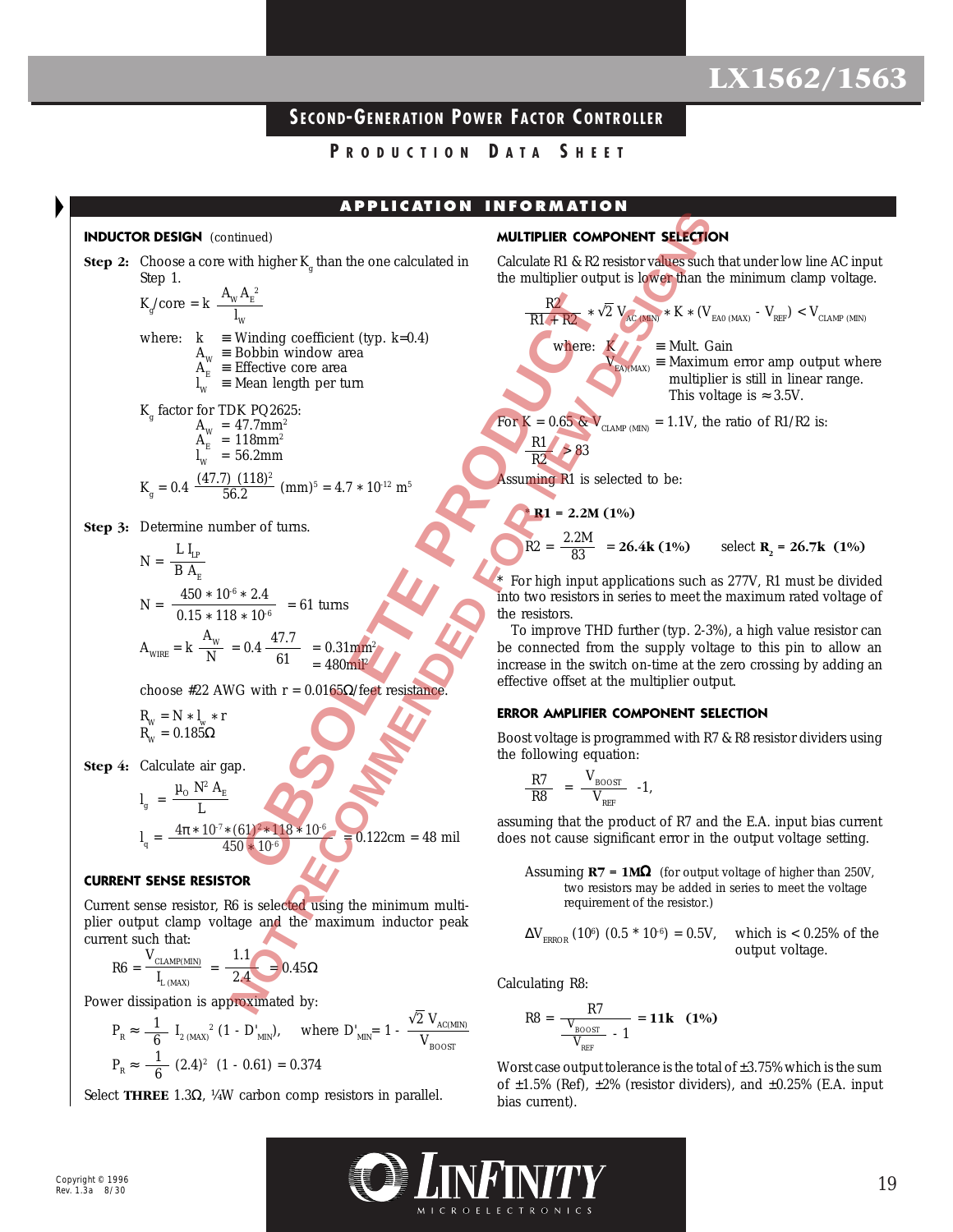## **SECOND-GENERATION POWER FACTOR C ONTROLLER**

**P RODUCTION D ATA S HEET**

### **APPLICATION INFORMATION**

#### **ERROR AMPLIFIER COMPONENT SELECTION** (continued)

Capacitor C5 is primarily selected to reject the output ripple associated with twice the line frequency. For a 40dB ripple rejection:

C5 
$$
\ge \frac{100}{2\pi f_i R7}
$$
 where  $f_i = 2x$  line frequency  
C5  $\ge \frac{100}{2\pi * 120 * 2.2 * 10^6} = 0.062 \mu F$ , Select **C5 = 0.1** $\mu$ F

Resistor R9 can be used to improve load transient response at the cost of loosing 1 or 2% of load regulation. The value of this resistor should be much greater than R8:

#### **R9 = 620k**

One way of achieving desired load transient response without resorting to a complex mathematical model of the converter, is to dynamically switch the output load and empirically find the compensation network. The value of resistor R9 is selected using the method shown in Figure 34.



### **I DETECT COMPONENT SELECTION**

Figure 35 shows voltage envelope generated by flyback voltage across  $I_{\text{DET}}$  winding:



#### **SUPPLY VOLTAGE**

Resistor R3 must be selected such that it ensures converter startup at low line and is rated for high line power dissipation.

R3 
$$
\begin{array}{rcl}\n\sqrt{2} & V_{AC \text{ (MIN)}} \\
\hline\nI_{ST \text{ (MAX)}} & \text{where: } I_{ST} & = \text{Maximum start-up} \\
& V_{ST} & = \text{Start-up voltage} \\
& T_{ST \text{ (MAX)}} & = \text{Maximum start-up} \\
R3 & < \frac{\sqrt{2} * 100}{0.3 * 10^{3}} = 466 \text{k}\Omega\n\end{array}
$$
\nR3 
$$
> 4 \text{ V}_{AC \text{ (MAX)}} \quad \text{(to keep power dissipation below 0.5W)}
$$

R3 > 68k , select **R3 = 120k.**

Start-up time of converter is given by:

$$
T_{ST \text{ (MAX)}} \approx \text{ C2 } \frac{V_{ST}}{\frac{\sqrt{2} V_{AC \text{ (MIN)}}}{R3} - I_{ST}}
$$

for our application this will be  $25 \text{ms}/\mu\text{F}$ .

The start-up capacitor is selected such that capacitor discharge time is always longer than the time it takes for the bootstrap voltage to reach above the minimum start-up threshold of the IC.

$$
C3 < \frac{I_{OP}^{*} \Delta t}{\Delta V_{MIN}}
$$
 where: I<sub>OP</sub> = Maximum dynamic  
supply current of the IC  

$$
\Delta t = \text{Rise time of thebootstrap voltage}
$$

$$
\Delta V_{MIN} = \text{Minimum hysteresis}
$$
 voltage (4V for 1562,  
1.7V for 1563)
$$
C3 < \frac{10 * 10^{-3} * 10 * 10^{-3}}{4} = 29 \mu F
$$

Select 
$$
C3 = 33 \mu F
$$
.

Start-up time is approximately 0.8 seconds.

The auxiliary winding turns are selected such that it provides 15V of operating voltage.

$$
N_s \approx N_p * \frac{V_s}{V_o} = 61 * \frac{V_s}{V_o} = 4T
$$

However, in this example  $I_{\text{perfect}}$  winding is used to power the IC which eliminates the need for a third winding. This is possible since the internal clamping of the output drive limits the gate drive voltage to 14V (typ.) if the supply voltage exceeds this limit.

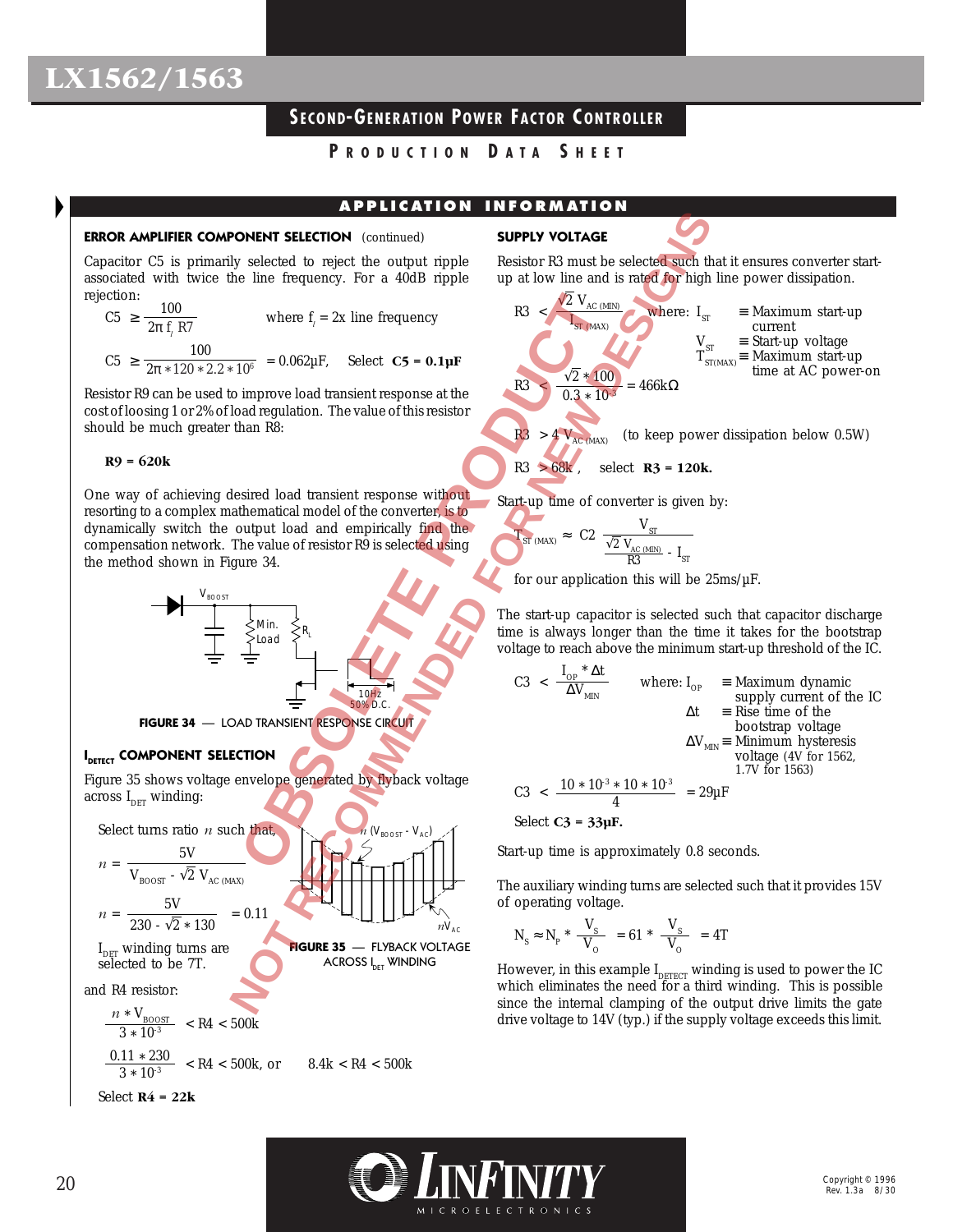## **SECOND-GENERATION POWER FACTOR C ONTROLLER**

**P RODUCTION D ATA S HEET**

**A P P L I C AT IO N I N FO RM AT IO N**

#### **POWER MOSFET SELECTION**

The voltage rating of MOSFET and rectifier must be higher than the maximum value of the output voltage.

$$
V_{DS} \ge 1.2 V_{OMAX} \qquad V_{DS} \ge 282V
$$

The RMS current can be approximated by multiplying the RMS current at the peak of the line by 0.7.

 $I_{\mathsf{LP}}$ 

D

$$
I_{RMS} = 0.7 I_{LP} \sqrt{D/3}
$$
 D = On-time duty cycle

$$
D = 0.39 \text{ at } V_{AC} = 100V
$$
  

$$
I_{LP} = 2.4A
$$

 $I_{RMS} = (0.7)(2.4)(\sqrt{0.39/3}) = 0.61A$  $P_{DC}$ 

$$
R_{DS} \leq \frac{BC}{I_{RMS}}
$$
  

$$
R_{DS} = \text{allowable}
$$

 $P_{DC} \equiv$  allowable power  $I_{RMS}/$ triangle =  $I_{LP} \sqrt{D/3}$ dissipation. 1

$$
\text{R}_{\text{DS}} \leq \frac{1}{0.61} = 1.6 \Omega
$$

**IRF730 with R<sub>DS</sub> = 1** $\Omega$  **and V<sub>DS</sub> = 400V** meets the above requirements.

#### **INPUT RECTIFIER AND CAPACITOR SELECTION**

The current through each diode is a half-wave rectified sine wave. The maximum current happens at minimum line with a peak value of 1.2A.

$$
I_{AVE} = \frac{I_{PEAK}}{\pi} = \frac{1.2}{\pi} = 0.38A
$$

choose **1N4004 with 1A rating.**

$$
P_{\text{DISS}} = (I_{\text{AVE}}) (V_{\text{F}}) = 0.38 \times 0.9 = 0.344 \text{W}
$$

$$
T_{_{J}}=T_{_{A}}+P_{_{D}}\;x\;\theta_{_{JA}}
$$

assuming  $\theta_A = 65^{\circ}$ C/W for 1/8" lead length.

$$
T_{J} = 80 + (.344)(65) = 102^{\circ}C
$$

Assuming  $\varphi$  is the percentage of allowable input current ripple, C1 can be calculated using the following equations:

REFF = C1 ≥ f SW ≡ Switching frequency of inductor current at peak input voltage. if ϕ = 3% REFF = = 117Ω C1 ≥ = 0.9µF choose **1µF, 250V capacitor**. 2 PO η IP 2 1 ϕ 2π REFF fSW 2 x 80 (.95)(1.2)2 1 (.03)(2π)(117)(50000) **OBSOLETE PRODUCT NOT RECOMMENDED FOR NEW DESIGNS** 

### **OUTPUT CAPACITOR SELECTION**

There are mainly two criteria for selecting the output capacitor: A large enough capacitance to maintain a low ripple voltage, and a low ESR value in order to prevent high power dissipation due to RMS currents.

The output capacitance can be approximated from the following equation:

$$
C6 \ge \frac{I_{DC}}{2\pi f_{LINE} \Delta V}
$$
 where:  $I_{DC} \equiv DC$  output current  
DV  $\equiv$  Output ripple  
 $I_{DC} = \frac{80}{230} = 0.348A$ 

assuming 5% peak to peak ripple,

$$
C6 \ge \frac{0.348}{2\pi (60) (11.5)} = 81 \mu F
$$

choose **C6 = 100µF**.

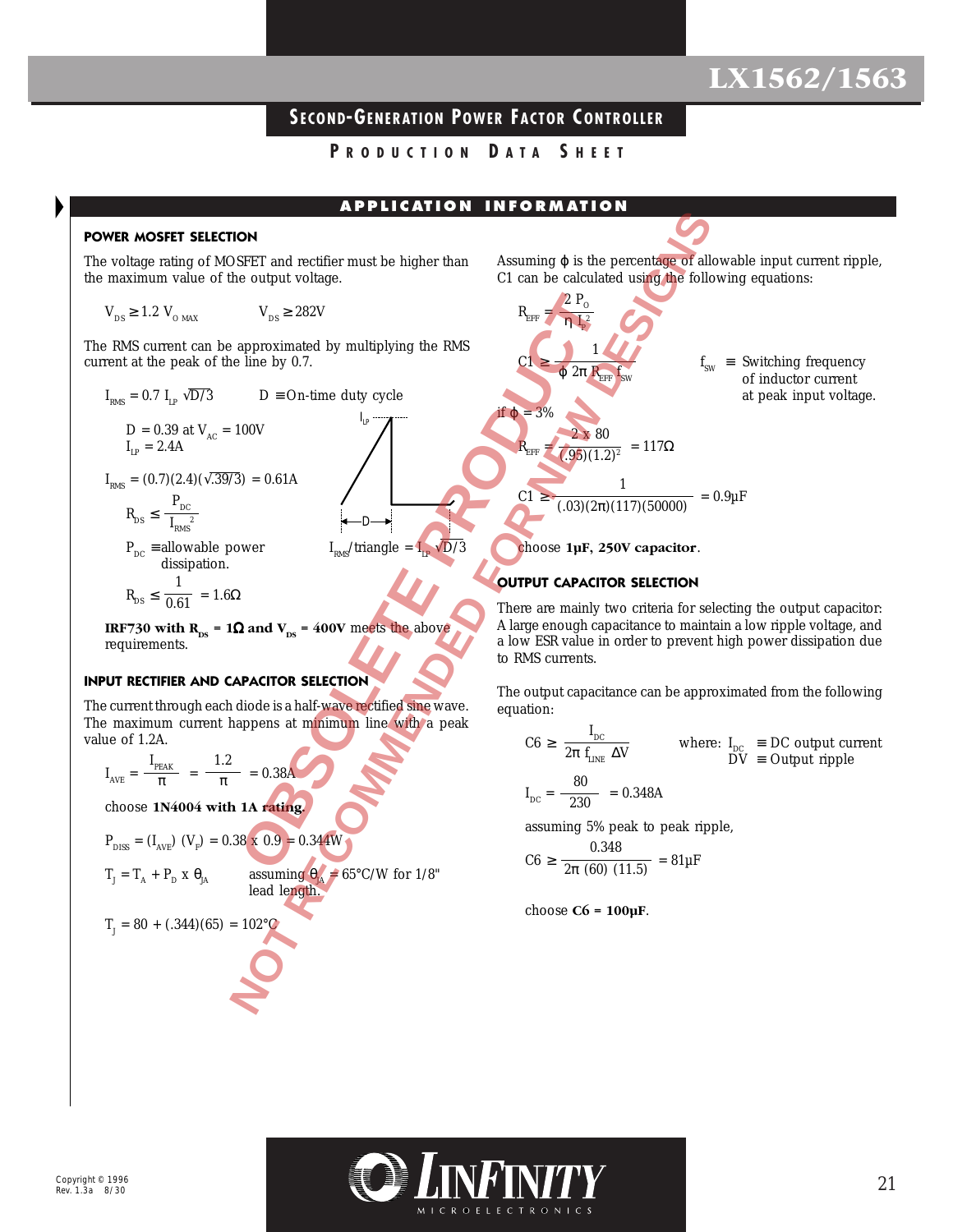## **SECOND-GENERATION POWER FACTOR C ONTROLLER**

**P RODUCTION D ATA S HEET**



A complete evaluation board is available from Linfinity Microelectronics Inc.

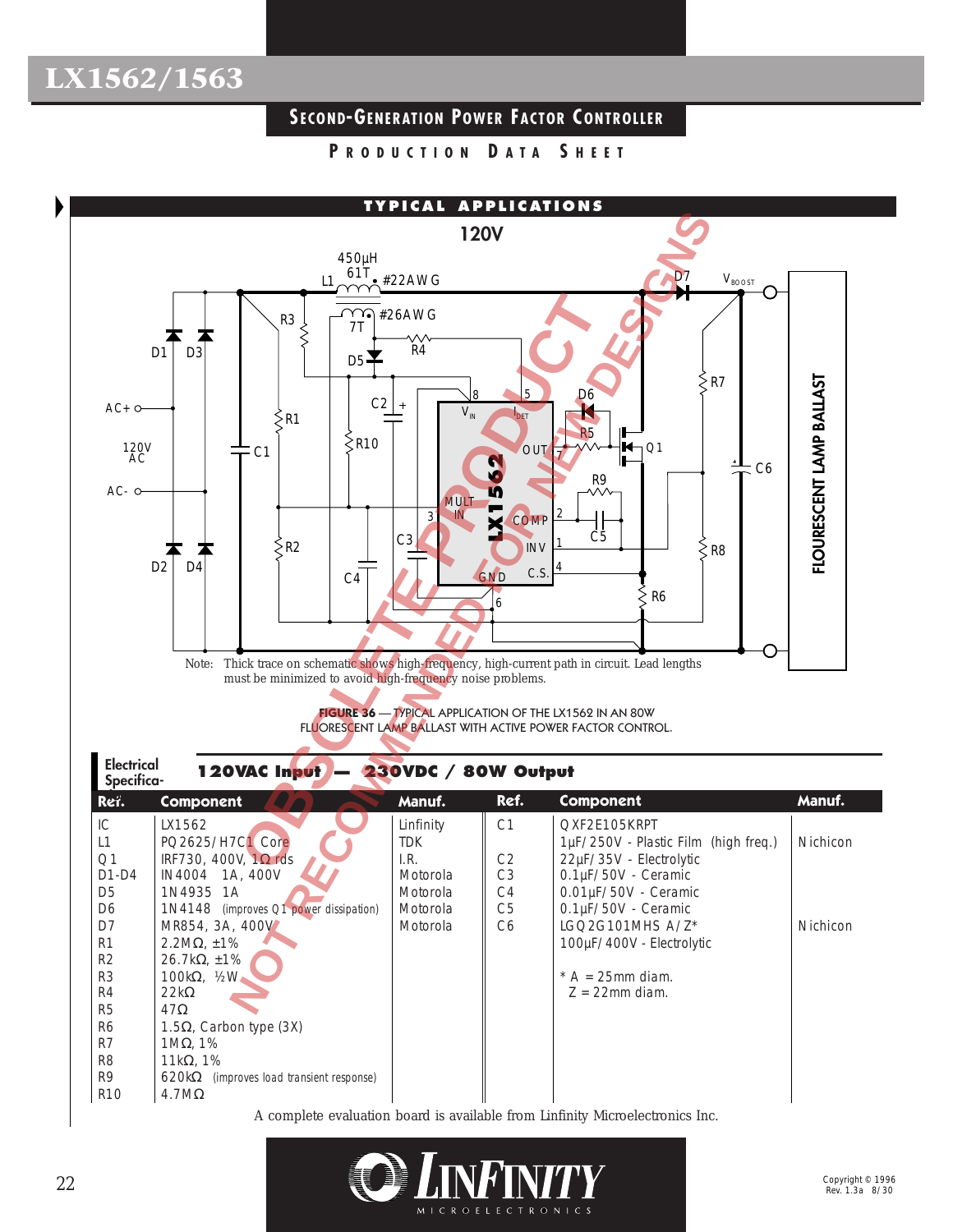## **SECOND-GENERATION POWER FACTOR C ONTROLLER**

**P RODUCTION D ATA S HEET**



Rev. 1.3a 8/30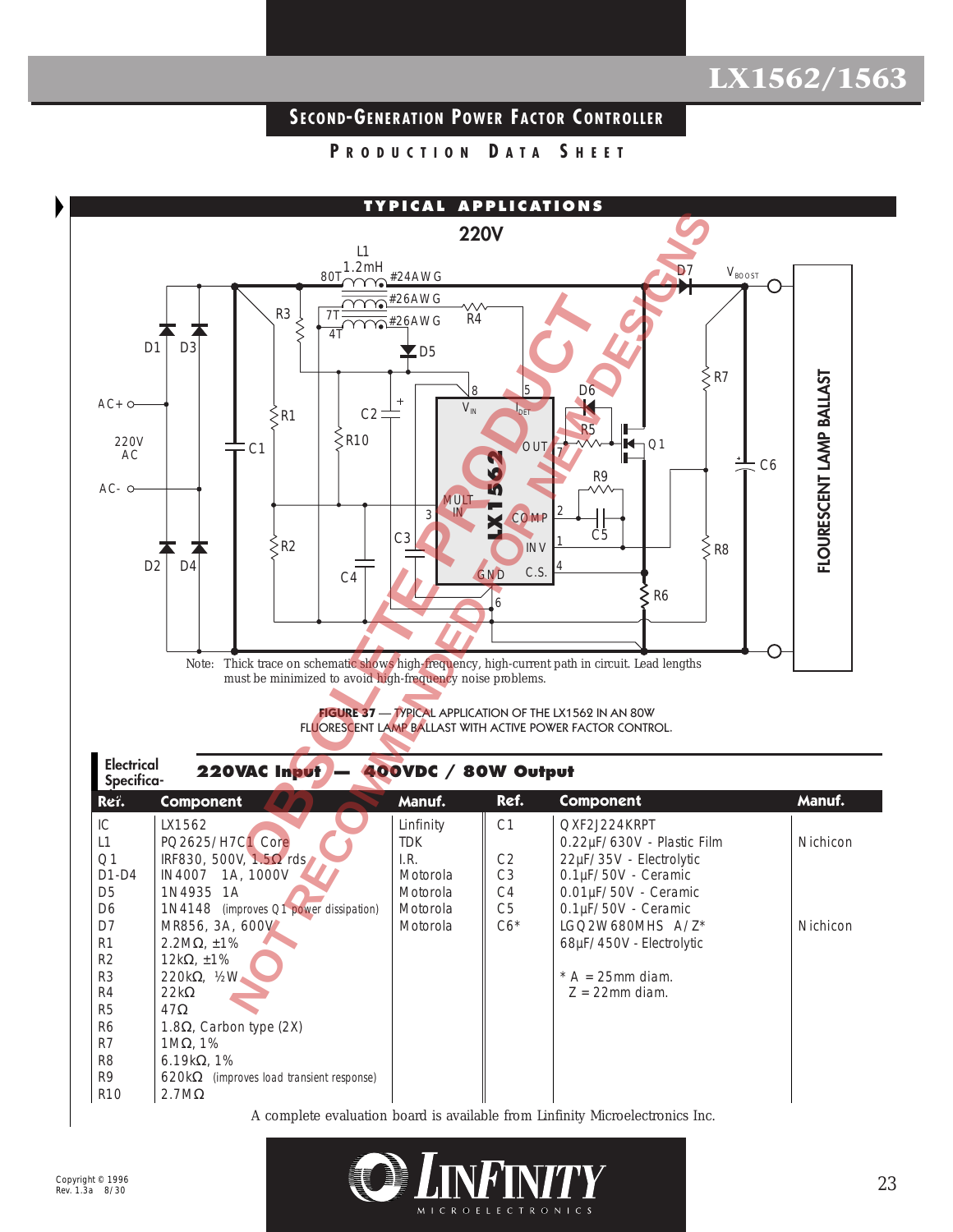## **SECOND-GENERATION POWER FACTOR C ONTROLLER**

**P RODUCTION D ATA S HEET**



A complete evaluation board is available from Linfinity Microelectronics Inc.